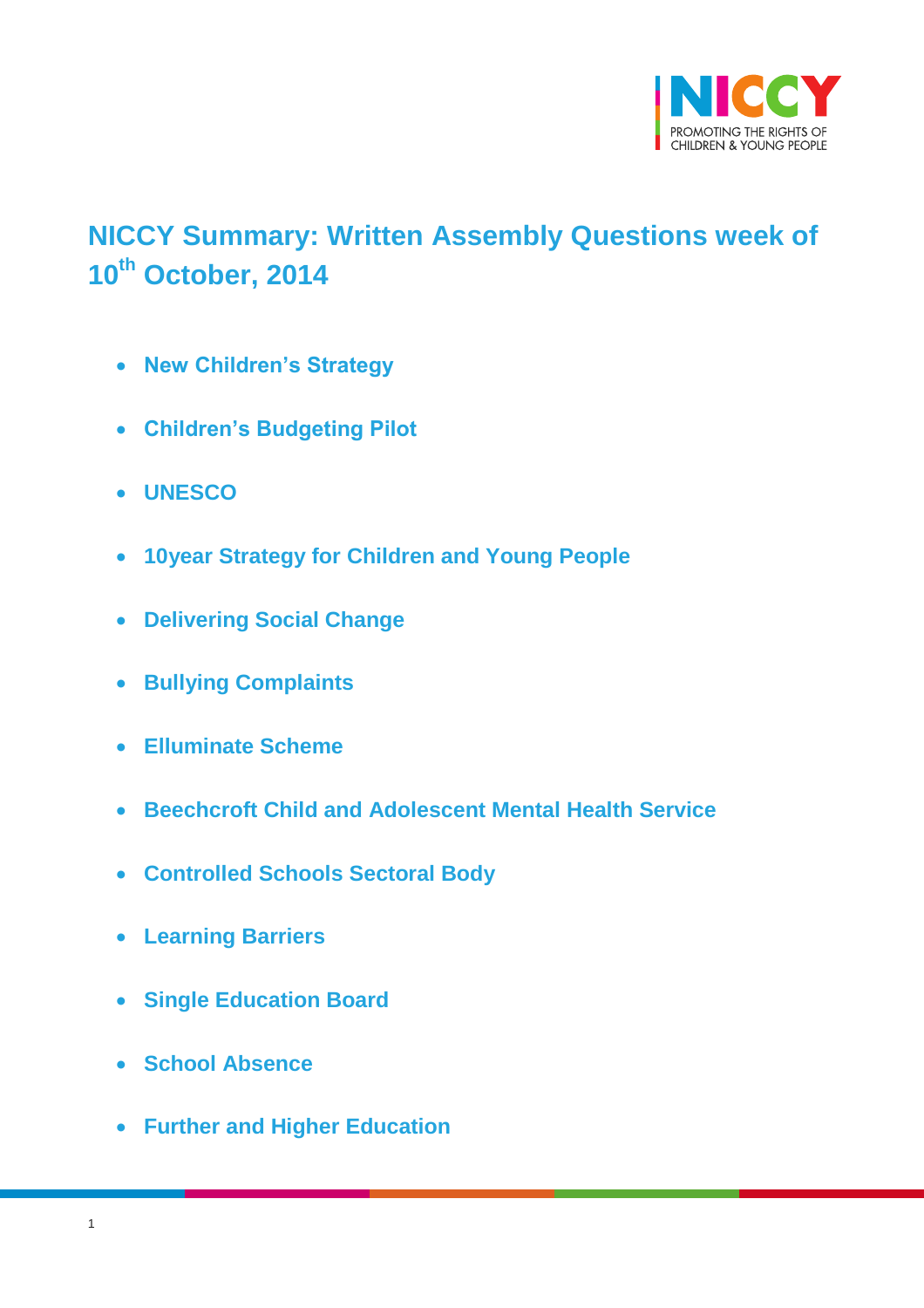

- **[Joint Health and Education Project Expenditure](#page-13-0)**
- **[Optometry Care](#page-13-1)**
- **[Placement Moves](#page-14-0)**
- **[Physiotherapists](#page-15-0)**
- **[Children's Congenital Cardiac Surgery](#page-16-0)**
- **[Mentoring Schemes](#page-16-1)**
- **[Inequality Strategy](#page-17-0)**
- **[Dental Care](#page-18-0)**
- **[Improvements to Services](#page-20-0)**
- **[National Crime Agency](#page-23-0)**
- **[Educational Underachievement](#page-24-0)**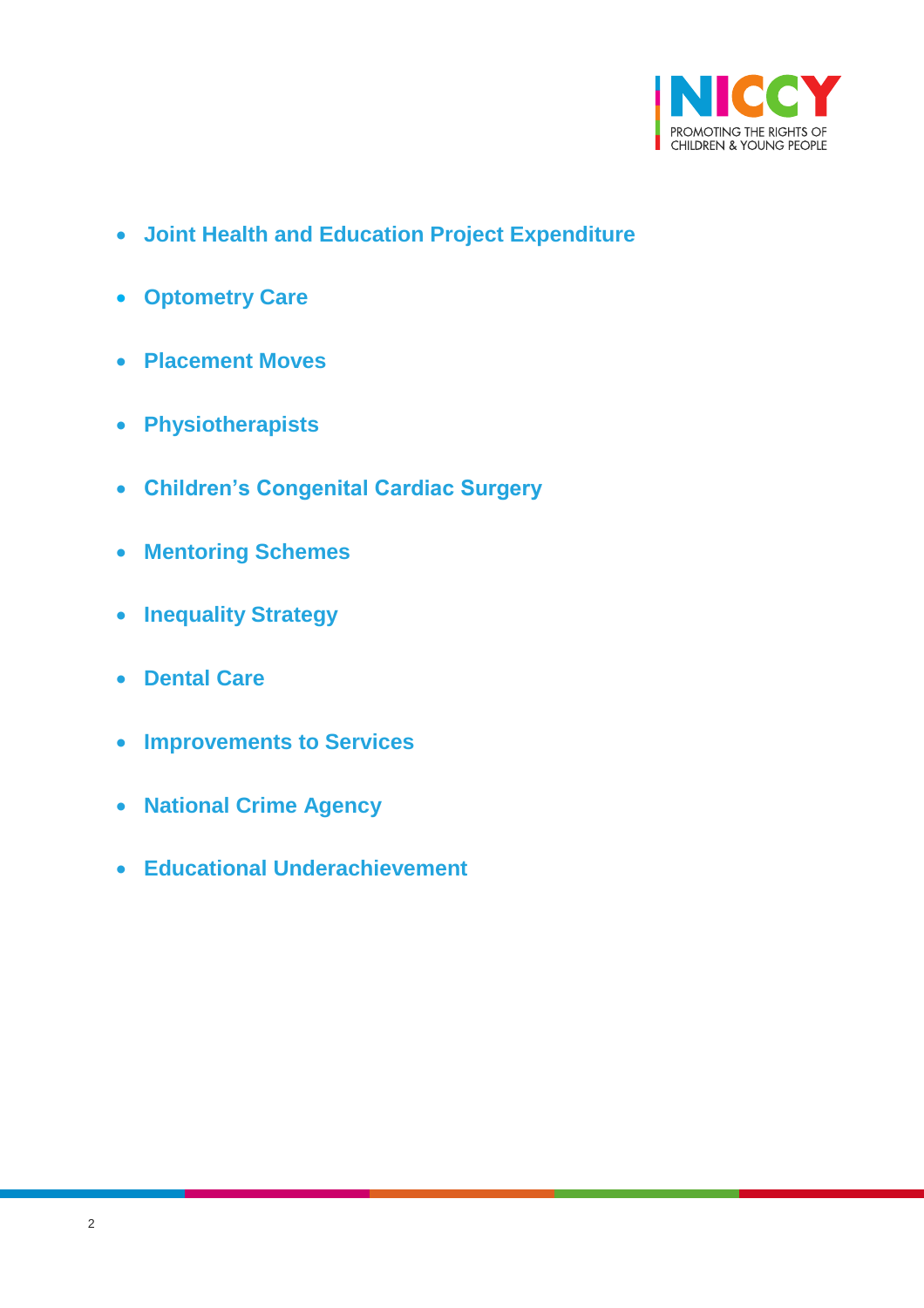

# **Office of First and Deputy First Minister**

## <span id="page-2-0"></span>**New Children's Strategy**

**Mr Chris Lyttle (All – East Belfast) -** To ask the First Minister and deputy First Minister for an update on the new children's strategy, including

(i) the stakeholders approached to co-design the strategy; and

(ii) the actions taken to take the design forward.

**Mr P Robinson and Mr M McGuinness:** As indicated in our response to AQW 36519/11- 15, we are in the early stages developing a new children's strategy which will replace the current 10 year Children and Young People's Strategy when it expires in 2016. At this stage we are still in the process of identifying stakeholders and will consult with them fully as we move forward. **(9th October)**

#### [Back to Top](#page-0-0)

## <span id="page-2-1"></span>**Children's Budgeting Pilot**

**Mr Chris Lyttle (All – East Belfast) -** To ask the First Minister and deputy First Minister for an update on the children's budgeting pilot.

**Mr P Robinson and Mr M McGuinness:** The Children's Commissioner has recently contracted the Social Research Unit (SRU) in Dartington to carry out research into investment in children across the Executive. Following recent discussions with the sector, it was agreed that this research would be critical in informing the approach we take to any budgeting pilot.

SRU has now completed a trawl of departments and a meeting is being arranged with SRU and with the Commissioner to review progress to date and to discuss how their work can inform our approach. We will then meet with representatives from the children's sector to take their views on the way ahead. **(9th October)**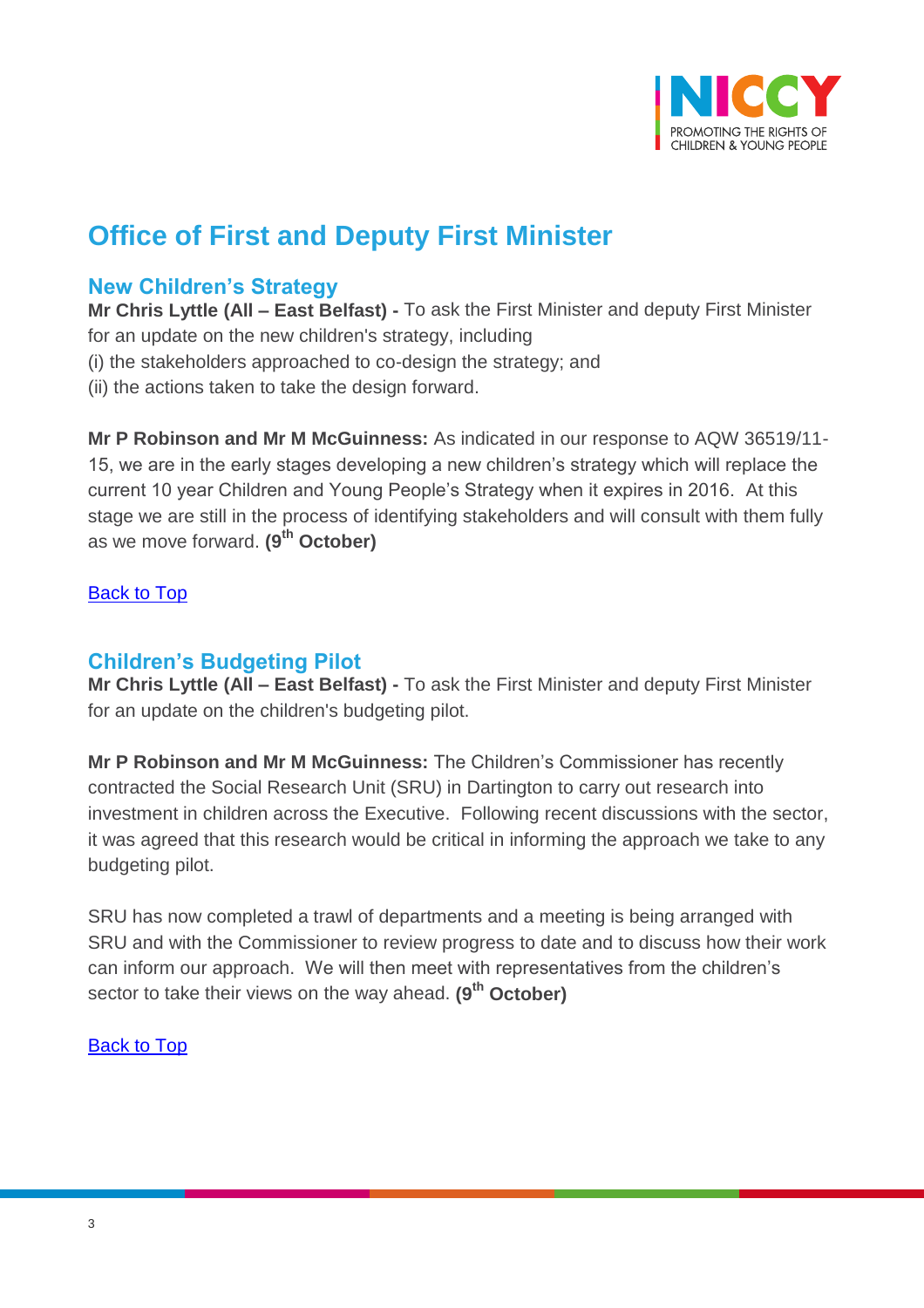

# <span id="page-3-0"></span>**UNESCO**

**Mr Chris Lyttle (All – East Belfast) -** To ask the First Minister and deputy First Minister for an update on the work undertaken by UNESCO on the child rights indicators.

**Mr P Robinson and Mr M McGuinness:** UNESCO has provided a draft report to the Department setting out the findings from their study on the development of a Child Rights Indicator Framework here. The Department has now considered the draft report and will meet with UNESCO shortly to discuss the development of the final report. Officials will then arrange a meeting of the Project Reference Group to present the final report and to discuss how the findings can be taken forward. **(9th October)**

## [Back to Top](#page-0-0)

# <span id="page-3-1"></span>**10year Strategy for Children and Young People**

**Mr Chris Lyttle (All – East Belfast) -** To ask the First Minister and deputy First Minister what action has been taken on the current 10 year strategy for children and young people; and the new strategy due in 2016.

**Mr P Robinson and Mr M McGuinness:** The current ten year Strategy for Children and Young People provides the overall strategic direction to departments, agencies and arm's length bodies for the Executive's work in relation to all aspects of the lives of children and young people. This can be seen for example in the delivery of children's health and social services, childcare, education and employment.

In addition, since 2012, the Delivering Social Change (DSC) framework which seeks to address the linked issues of child poverty, social disadvantage and improving children's lives has also contributed significantly to the achievement of the objectives set in the ten year Strategy.

In July 2014, a decision was taken to develop a separate Child Poverty Strategy 2014- 2017 (in accordance with the Child Poverty Act 2010), and to engage further with stakeholders and departments in the development of a new strategy to replace the current Strategy for Children and Young People when it ends in 2016. This process will involve children and young people; parents and representative community and voluntary organisations. **(9th October)**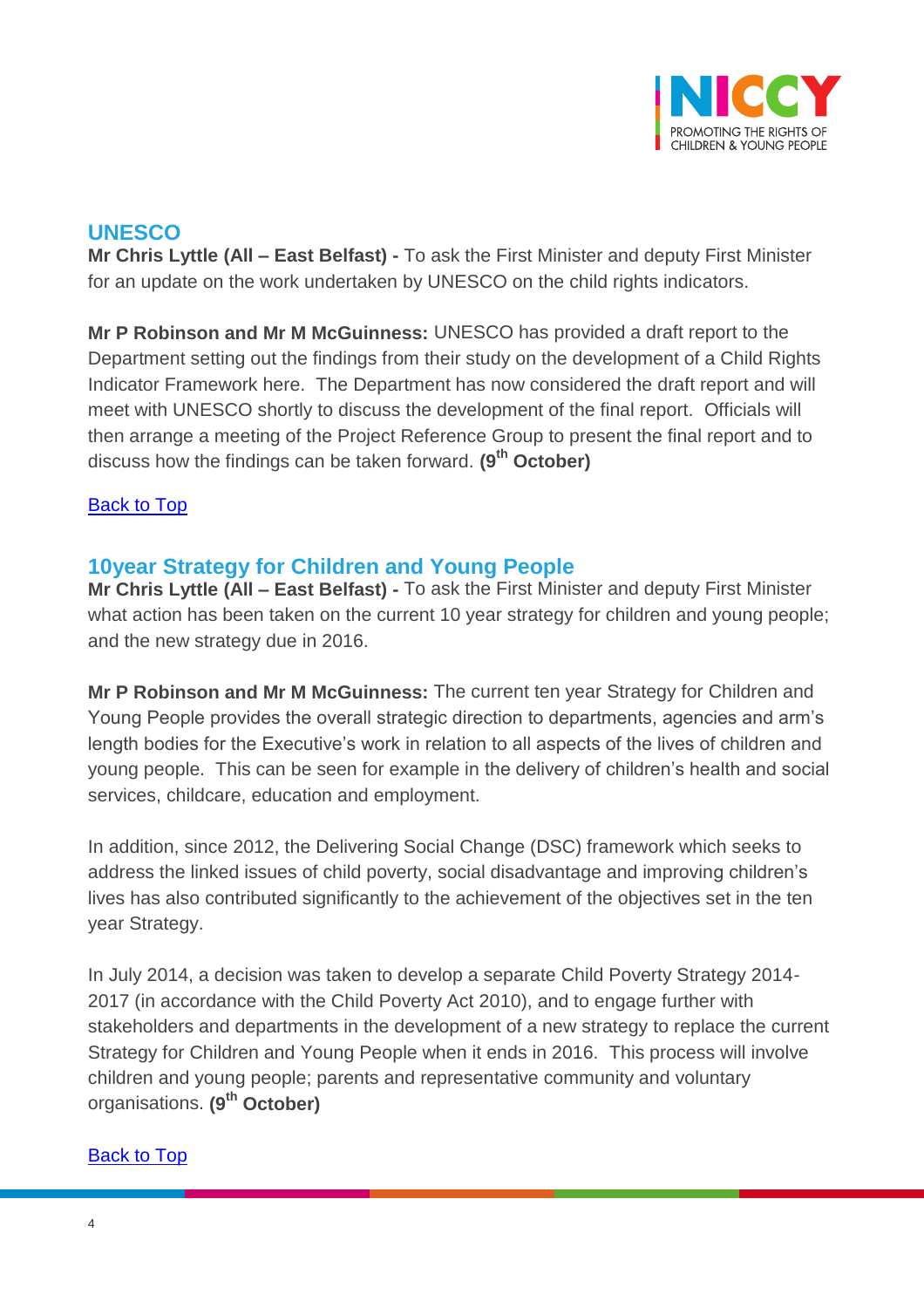

# <span id="page-4-0"></span>**Delivering Social Change**

**Mr Barry McElduff (Sinn Féin – West Tyrone) -** To ask the First Minister and deputy First Minister for an update on Delivering Social Change for Children and Young People.

**Mr P Robinson and Mr M McGuinness:** Following consultation with stakeholders we took the decision in July to move forward separately the work on the Child Poverty Strategy 2014-2017 and Delivering Social Change for Children and Young People. The Ten Year Strategy for Children and Young People will continue until 2016.

We propose to work with stakeholders using a co-design process to develop a new strategy for Children and Young People post 2016, and this work will begin shortly. **(9th October)**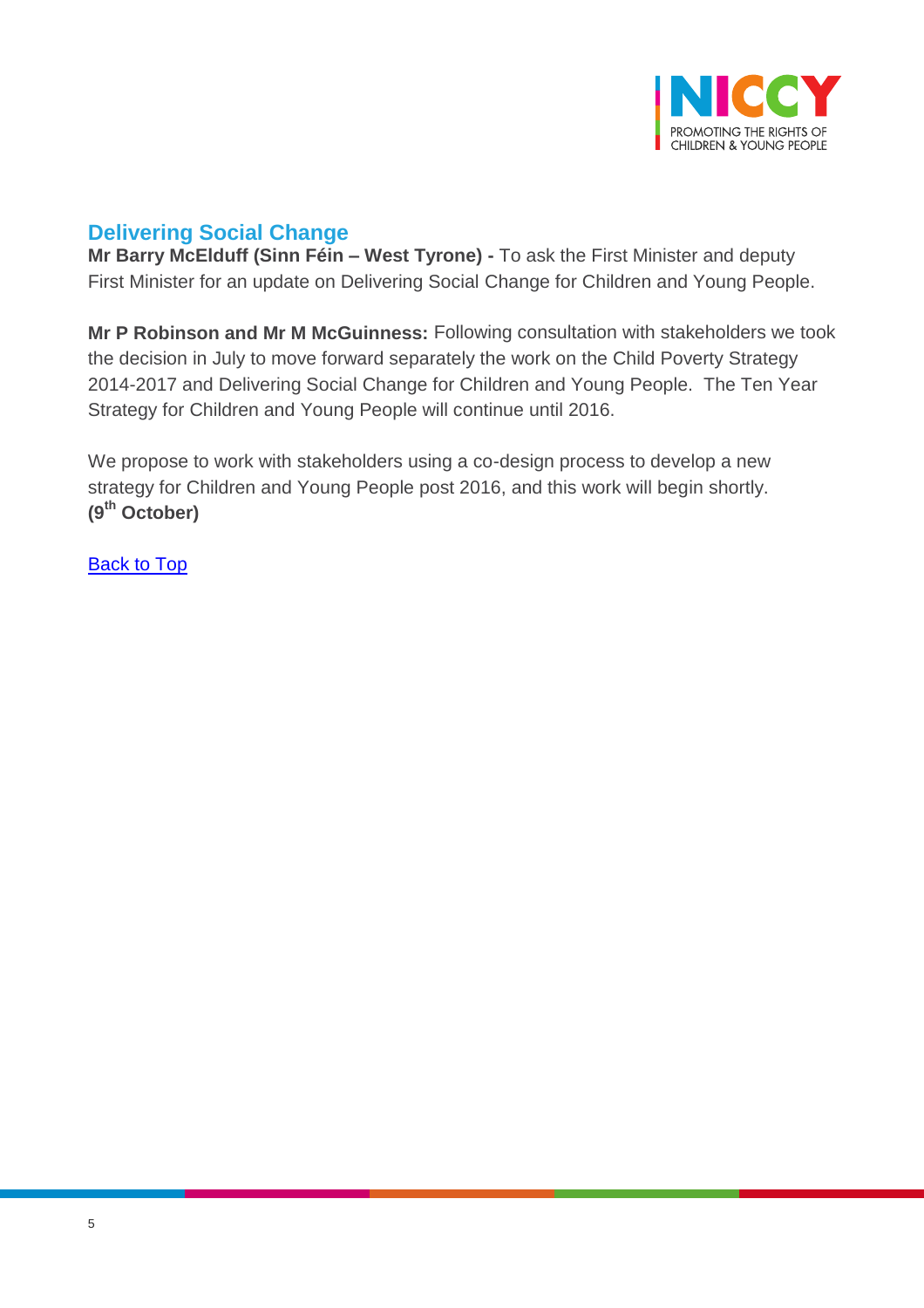

# **Department of Education**

# <span id="page-5-0"></span>**Bullying Complaints**

**Mr Jimmy Spratt (DUP – South Belfast) -** To ask the Minister of Education to outline the process followed by schools when a complaint of bullying has been made.

**Mr O'Dowd (The Minister of Education):** Under Article 3 of the Education (NI) Order 1998 as amended by Article 19 (3) of the Education and Libraries (NI) Order 2003, all schools are required to have a discipline and good behaviour policy which addresses how the school will respond to incidents or complaints of bullying.

This policy must be developed with input from pupils and their parents and must be readily accessible. Principals and Boards of Governors (BoG) are required to adhere to the school's policy when responding to a complaint of bullying.

Typically an anti-bullying policy will ask parents to raise their initial concerns with a teacher and/or the school Principal. If they are unhappy with the school's subsequent actions they can then escalate their complaint by writing to the BoG. The governors will then review the complaint and determine if school policies have been correctly observed. The precise nature of these arrangements is, however, a matter for each school to decide and not one in which the Department has a role. **(7th October)** [Back to Top](#page-0-0)

## <span id="page-5-1"></span>**Elluminate Scheme**

**Mr Chris Lyttle (All – East Belfast) -** To ask the Minister of Education for an update on the introduction of the Elluminate Scheme for pupils who are unable to attend classes.

**Mr O'Dowd (The Minister of Education):** Elluminate is one of a number of available e-Learning tools which can be used to help pupils who are unable to attend classes, however, it should not be considered the only appropriate e-Learning tool to help such pupils.

The Joint Working Party (which is comprised of representatives of the teaching unions and employing authorities) set up a working group to develop a protocol on Home to School e-Learning. This protocol is nearing completion and some final amendments are currently being considered. **(8th October)**  [Back to Top](#page-0-0)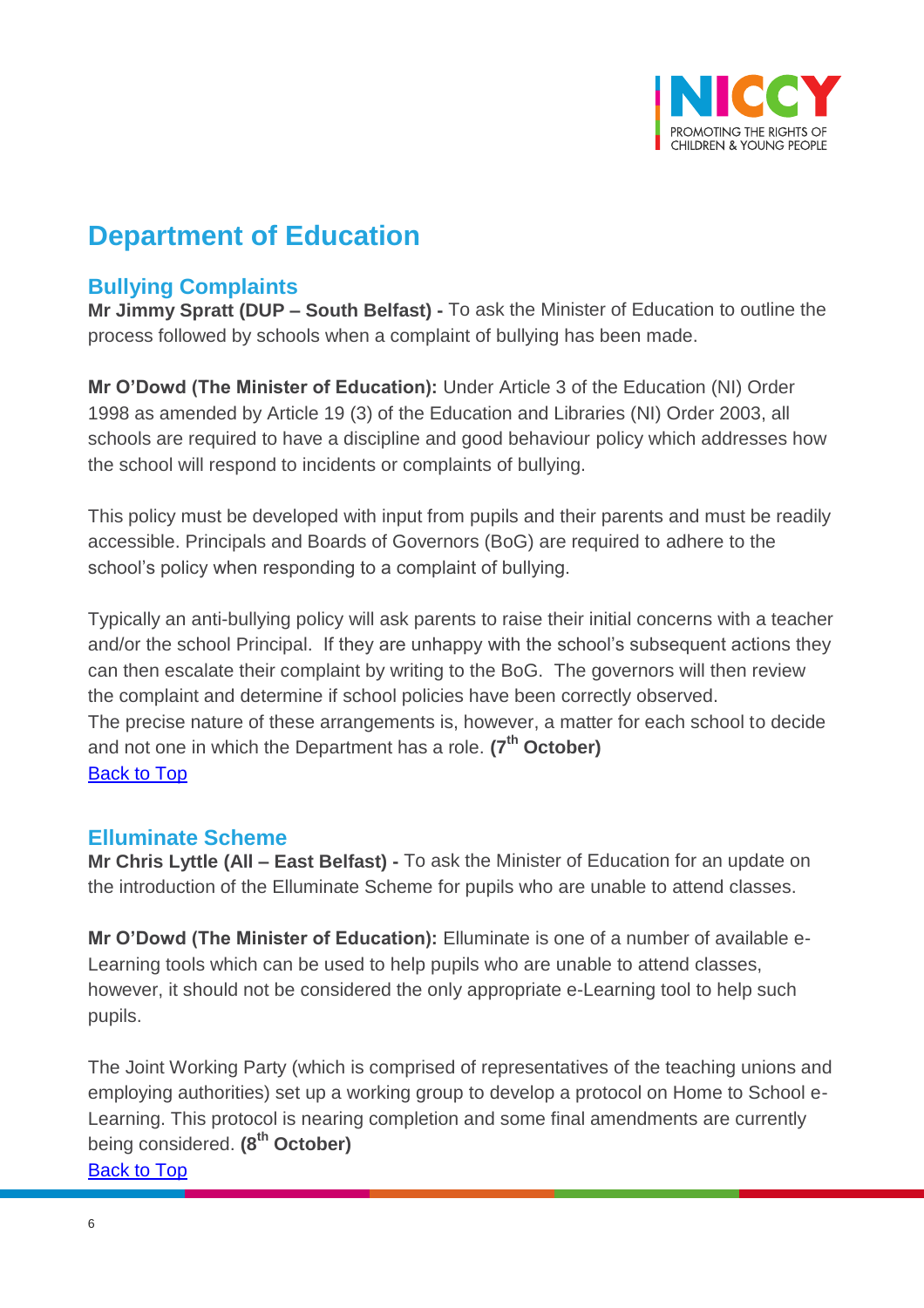

# <span id="page-6-0"></span>**Beechcroft Child and Adolescent Mental Health Service**

**Mr Steven Agnew (GPNI – North Down) -** To ask the Minister of Education whether he is aware of the situation whereby young people in Beechcroft Child and Adolescent Mental Health Service inpatient unit are being denied access to education if they are enrolled in further education; and if so, what steps are being taken to ensure that this situation is remedied.

**Mr O'Dowd (The Minister of Education):** The education unit at Beechcroft is funded by the Department of Education to provide education for young people who are inpatients at Beechcroft and are registered in schools across the north of Ireland. All registered pupils entering Beechcroft receive education in the appropriate Key Stage, aligned with their individual educational requirements and taking account of their therapeutic needs.

In the case of inpatients that are aged 16+ and attending Colleges of Further Education, they are outside of compulsory education. Colleges are managed and funded by the Department for Employment and Learning (DEL) not the Department of Education. **(8th October)**

## **[Back to Top](#page-0-0)**

## <span id="page-6-1"></span>**Controlled Schools Sectoral Body**

**Mr Gerry Kelly (Sinn Féin – North Belfast) -** To ask the Minister of Education to outline the functions and funding arrangements of the Controlled Schools Sectoral Body, which is to be established as part of the new Education Bill.

**Mr O'Dowd (The Minister of Education):** The new organisation that will provide representation and support for Controlled Schools shall be funded by my Department in accordance with my commitment to provide for the new organisation. Since the Executive meetings of 9 and 25 September, this committment is now shared by the Executive. I have also instructed my officials to explore a more robust underpinning to my commitment. The functions that this body shall be funded to perform have also been formally agreed by the Executive on 9 September, 2014. These are:

 To provide a representational and advocacy role for controlled schools, including advice and support in responding to consultation exercises in respect of education policies, initiatives and schemes, and in regard to relationships with the Department, the Education Authority and other Departments;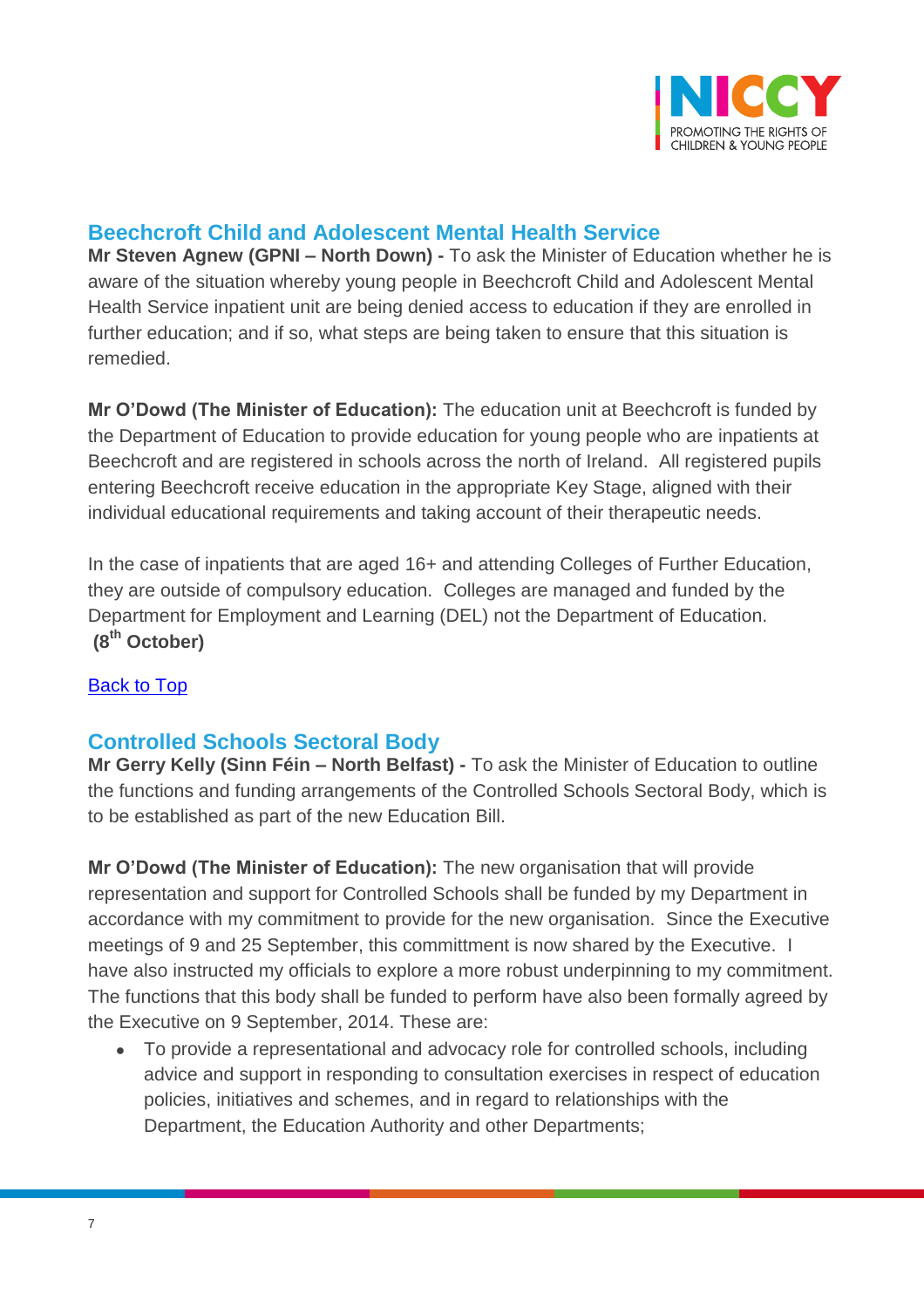

- To work with schools within the sector to develop and maintain the collective ethos of the sector including, where appropriate, a role in identifying, encouraging and nominating governors and in ensuring ethos is part of employment considerations;
- To work with the Education Authority to raise educational standards;
- To participate in the planning of the schools estate, assessing current and ongoing provision within the sector, participating in area-based planning co-ordinated by DE and the Education Authority (including membership of the Department's Area Planning Steering Group) and engaging where appropriate in strategic planning processes, including community planning; and
- To build co-operation and engage with other sectors in matters of mutual interest, including promotion of tolerance and understanding. **(8th October)**

## [Back to Top](#page-0-0)

# <span id="page-7-0"></span>**Learning Barriers**

**Mr Daithí McKay (Sinn Féin – North Antrim) -** To ask the Minister of Education what measures he is taking to assist pre-school organisations to address learning barriers amongst young children.

**Mr O'Dowd (The Minister of Education):** In 'Learning to Learn - A Framework for Early Years Education and Learning', I set out a series of actions aimed at ensuring that all children could access high quality early learning experiences that equip them to develop improved cognitive, social and emotional skills and which lay important foundations for future learning and development.

A key action was to target barriers to learning by:

- refocusing the use of extended schools (ES) funding for eligible statutory settings to ensure that the extra support helps identify and address underdeveloped social, emotional, communication and language skills of young children; and
- establishing criteria, similar to that used for ES, for non-statutory settings in the Pre-School Education Programme to access additional resources proportionate to the amount they receive per place.

ES funding has been refocused, and I have recently announced almost £200,000 additional funding for 94 non-statutory eligible pre-school settings offering funded preschool places in 2014/15. This additional funding will help identify and address barriers to learning at the earliest opportunity.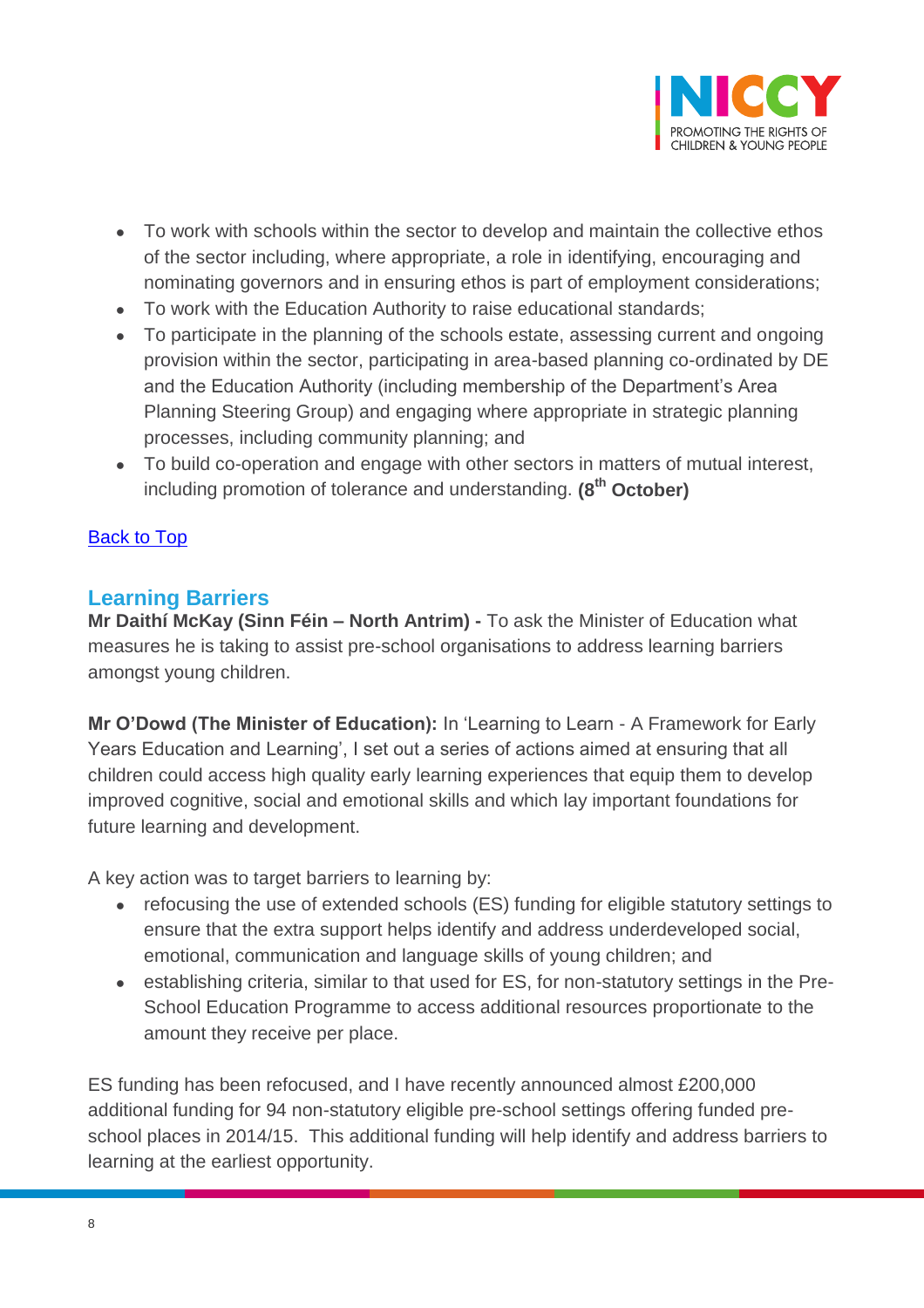

Additionally the Special Educational Needs Review's (SEN) capacity building programme operated an early years pilot in DE funded pre-school settings across all boards for three years to September 2014. This aimed to increase the capacity of staff in participating settings to identify, assess and make provision for children with special educational needs. Boards are making interim arrangements from October 2014 to March 2015 to ensure the momentum of the pilot continues subject to a comprehensive evaluation and decisions about the future shape of SEN provision in pre-school settings. **(8th October)**

## **[Back to Top](#page-0-0)**

## <span id="page-8-0"></span>**Single Education Board**

**Mr Samuel Gardiner MBE (UUP – Upper Bann) -** To ask the Minister of Education to outline the projected savings from the creation of a single Education Board.

**Mr O'Dowd (The Minister of Education):** The business case for the establishment of the New Education Authority (which will replace the five Education and Library Boards and the Staff Commission) has not yet been finalised, it is anticipated that savings will be realised comparable in scale to those expected from ESA (£185m over its first 10 years). **(8th October)**

## [Back to Top](#page-0-0)

## <span id="page-8-1"></span>**School Absence**

**Mrs Jo-Anne Dobson (UUP – Upper Bann) -** To ask the Minister of Education what support is provided to pupils who cannot attend school regularly due to illness in relation to ensuring

- (i) their education is as unaffected as possible; and
- (ii) they are able to undertake examinations.

**Mr O'Dowd (The Minister of Education):** All Education and Library Boards (ELBs) provide support to pupils unable to attend their registered schools because of illness. This normally takes the form of one-to-one tuition which may be delivered in the home or another suitable location.

One-to-one tuition will form one element of the ELBs 'Education Otherwise Than At School' (EOTAS) services delivered under Article 86 of the Education (NI) Order 1998. One-to-one tuition is not intended to be an alternative to regular school attendance but to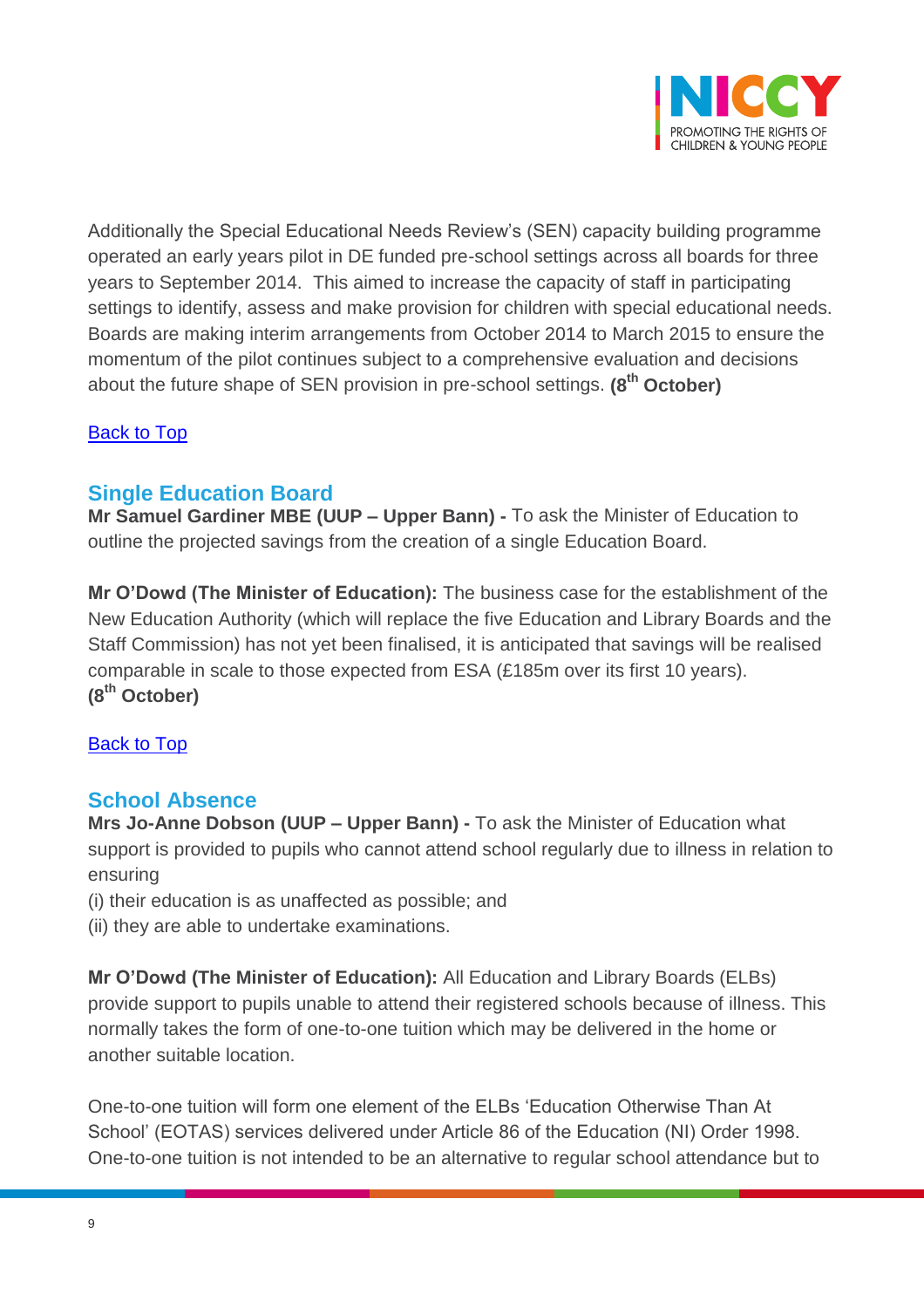

help the pupil to keep in touch with education and minimise the disruption to their learning during their treatment and recovery.

There are variations in how tuition services are delivered across each ELB, however, all have common core features. Each ELB:

- Provides a tuition service for children of compulsory school age;
- Provides 4-4  $\frac{1}{2}$  hours of one-to-one tuition for each student per week focusing on English, Mathematics and Science/ICT;
- Will liaise with the pupil's registered school to identify the pupil's educational baseline; and
- Will expect the pupil's registered school to provide additional notes, homework and e-learning opportunities etc to supplement the personal tuition it provides.

A pupil's registered school is expected to support them in taking any external examinations which they are able to undertake. While some ELBs can make arrangements to directly enter pupils to sit their exams, most liaise with the school to ensure that they enter the young person, in line with their examination arrangements for all other pupils.

It should be noted that there is no statutory requirement for ELBs to make any form of EOTAS provision available for children above compulsory school age and most do not routinely make tuition available to pupils aged 16+. Most Boards do, however, have exceptional circumstances provisions allowing them to consider extending its provision on a case-by-case basis. **(9th October)**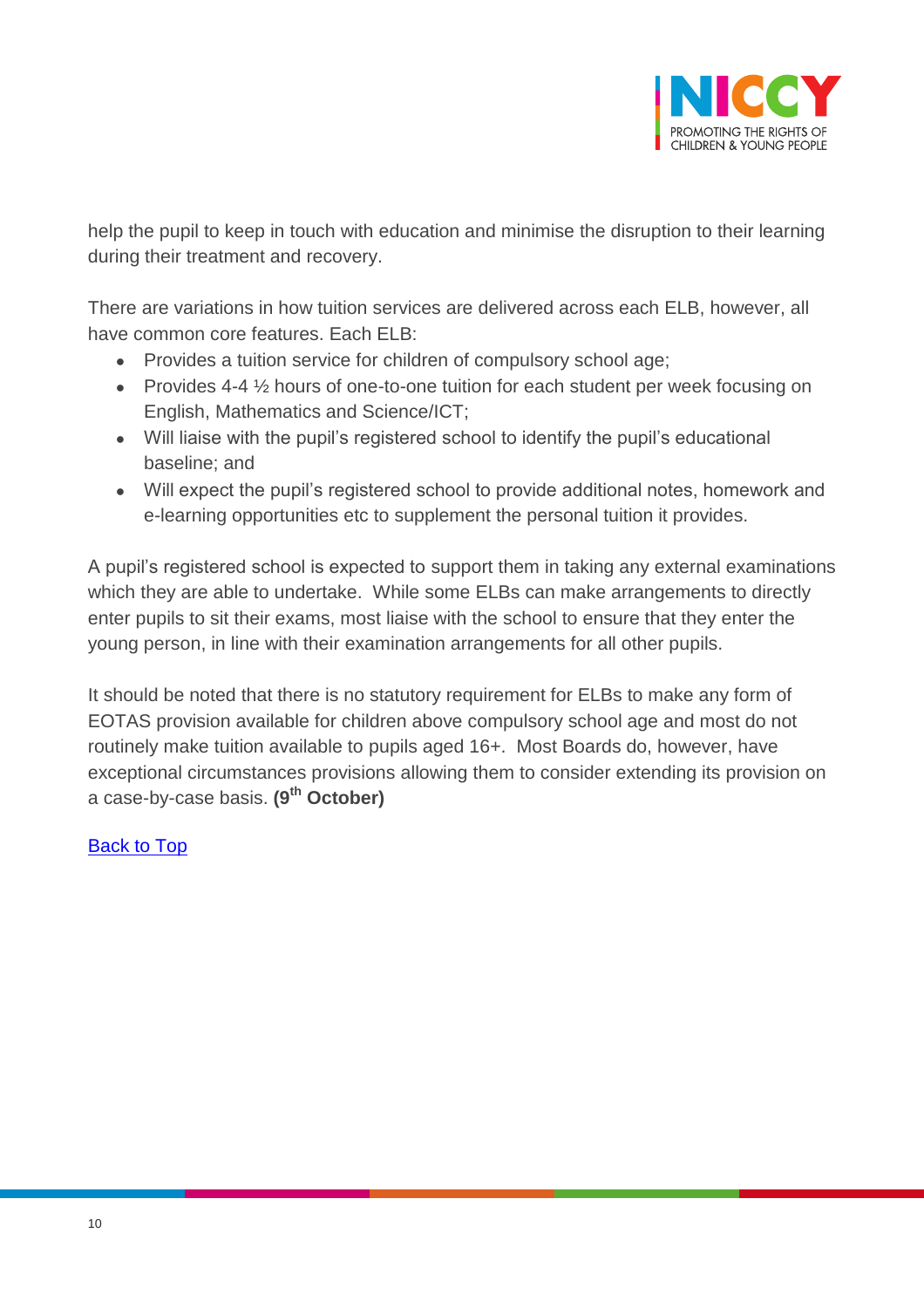

# **Department of Employment and Learning**

# <span id="page-10-0"></span>**Further and Higher Education**

**Ms Claire Sugden (Ind – East Londonderry) -** To ask the Minister for Employment and Learning what steps his Department has taken to advertise further and higher education as an accessible and viable option for young people who are Not in Education, Employment or Training.

**Dr Farry (Minister for Employment and Learning):** My Department has a keen interest in promoting participation for all young people into education, including those who are Not in Education, Employment or Training (NEET), and actively promotes further and higher education through the 'Skills to Succeed' communications campaign, which includes strands on Essential Skills, Apprenticeships, Training for Success, Foundation Degrees and 'Reach Higher' which encourages widening participation in higher education – also referred to below.

In addition, my Department's Careers Service supports all 16 and 17 years olds who are NEET. Careers advisers currently work with these individuals to ensure they receive information, advice and guidance tailored specifically to their individual needs. This includes advice on a range of options including provision offered within both further and higher education.

Further education colleges currently offer an extensive range of courses as part of their curriculum provision from non-accredited, beginner courses, up to and including Level 5 provision. These courses are marketed proactively by colleges using their websites and prospectuses and by the active use of a variety of advertising opportunities through local press publications and also through social media. As part of their widening access and participation plans, colleges also provide community information events which are targeted at under-represented groups including young people in NEET situations.

In addition, where colleges are delivering projects under the Collaboration Innovation Fund, the European Social Fund or the Department for Social Development's Neighbourhood Renewal, the young people participating are made aware of opportunities for progression to mainstream programmes in further and higher education.

Regarding higher education, my Department launched its Reach Higher advertising campaign in early 2014, running a series of advertisements across a variety of outlets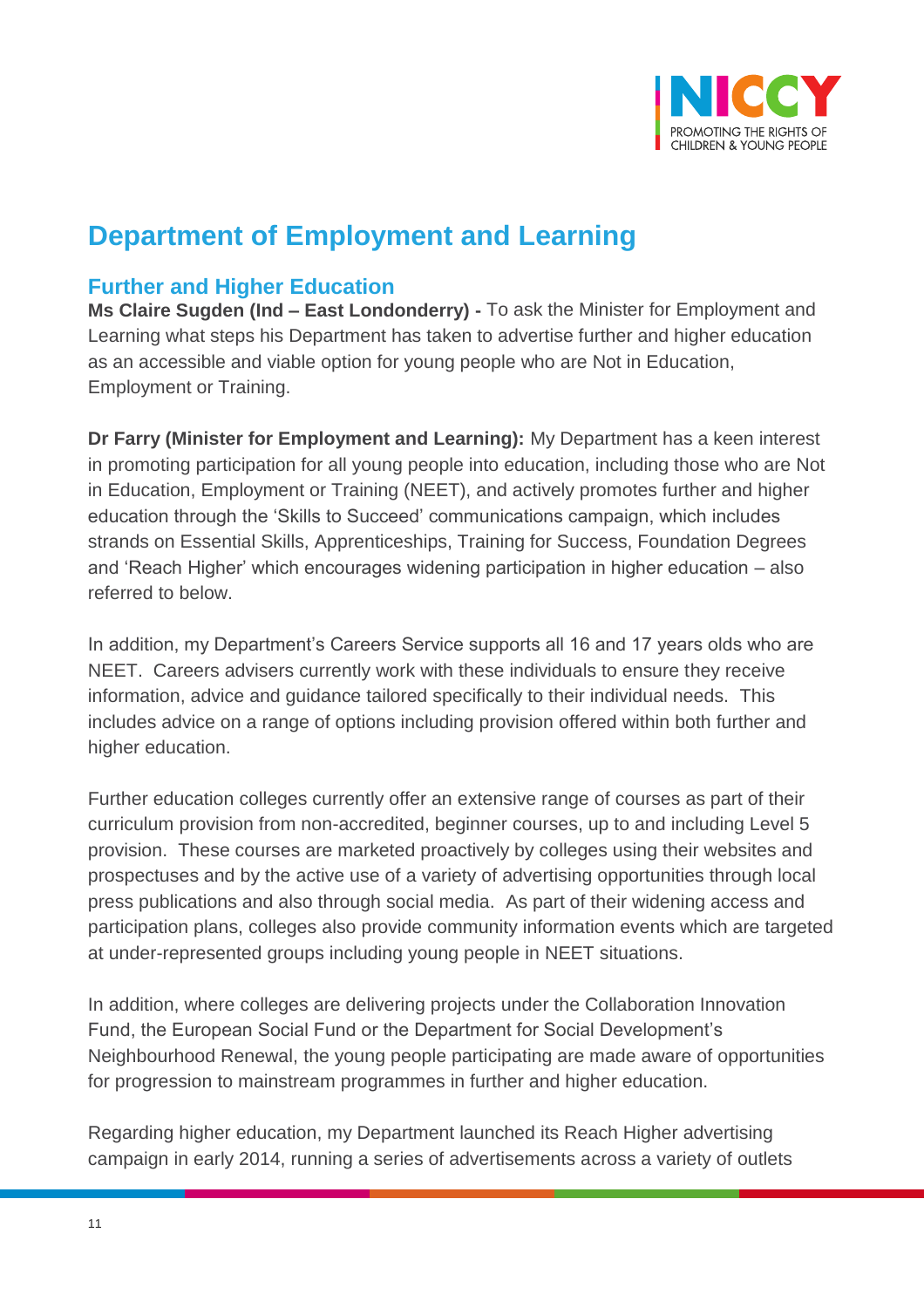

including television, radio and adshels/billboards. This campaign was intended to increase awareness of the potential value, accessibility and benefits of higher education to young people from disadvantaged backgrounds.

In addition, the Department has also been working closely with all higher education institutions to promote Foundation Degrees. This promotion campaign started in 2013 and will continue to run throughout 2014/15, communicating the message that a Foundation Degree can equip any individual with a combination of technical skills, academic knowledge and other vital skills to help secure employment. There are a wide range of subjects on offer, and the flexibility to study part time makes Foundation Degrees more attractive and accessible.

In May 2012, the Northern Ireland Executive agreed a cross-departmental strategy specifically for those young people in the Not in Education, Employment or Training (NEET) category, the "Pathways to Success" strategy. 'Pathways to Success' has a particular focus on helping those young people who face barriers to participation, while also dovetailing with complementary proposals to tackle the wider problem of youth unemployment in the current challenging economic context.

The strategy, which is led and implemented by DEL, is made up of a three tier package aimed at:

- preventing young people missing opportunities for education and training, and/or becoming unemployed;
- helping young people in the 16-18 age group, especially those facing barriers; and
- assisting unemployed young people aged 18-24 more generally.

In respect of further and higher education, the 'Pathways to Success' strategy specifically states that: "a range of measures are in place in recognition that young people who enrol on further education provision may require encouragement, motivation and support to complete their studies".

In addition to the programmes I have outlined above, there are three programmes that are directly focused on those young people facing barriers to employment, education and training. Firstly, the Collaboration and Innovation Fund, which is aimed at exploring new approaches to address the specific and general employability barriers faced by those young people aged 16 to 24 who are not in education, employment or training (NEET). Funding of over £9.2 million has been allocated to 24 organisations from the community,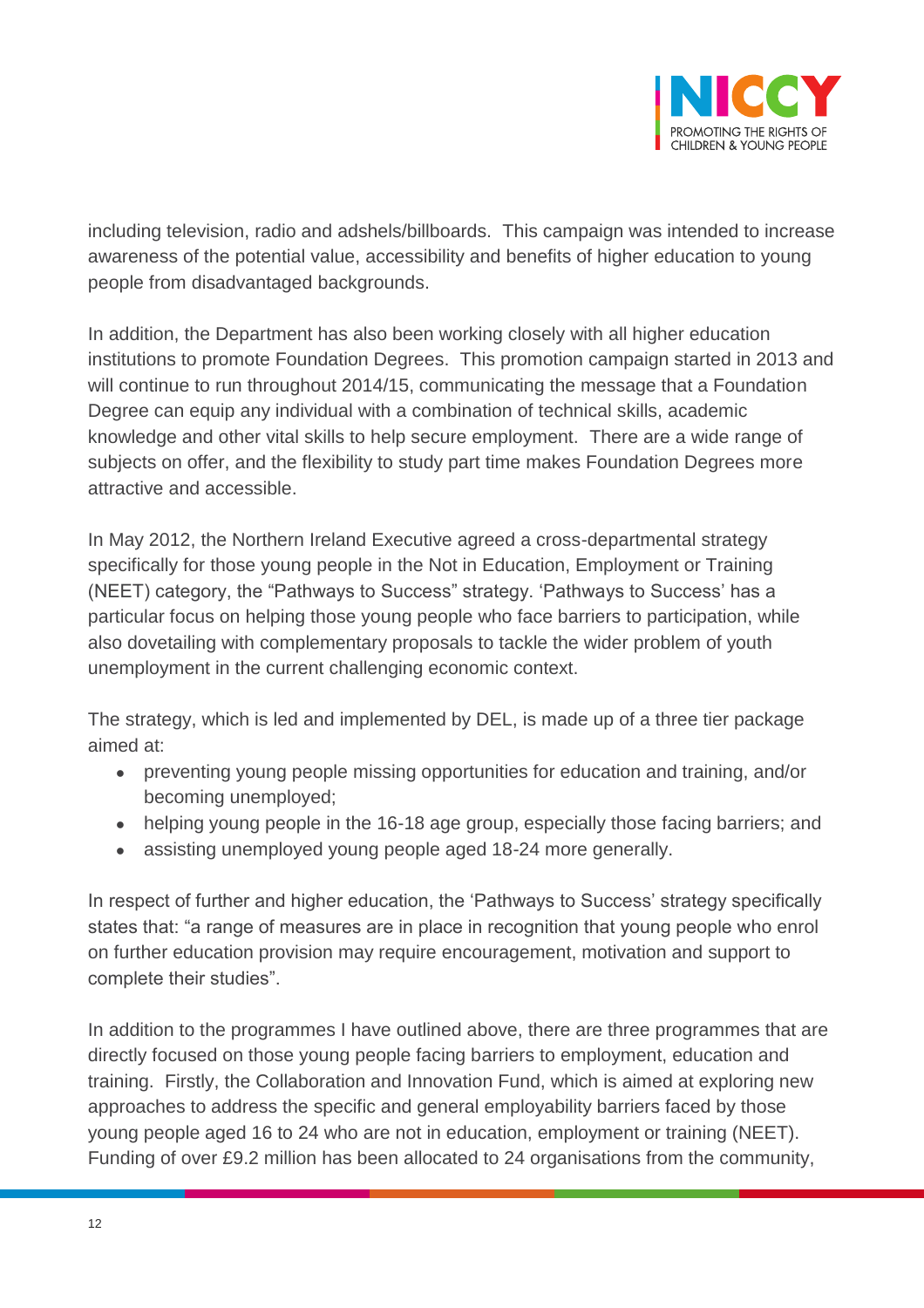

voluntary and educational sectors to deliver project activity between December 2012 and March 2015. To date, 3,910 young people have commenced project activities, and of the 2,488 leaving the programme 1,781 have completed activities and 1,296 have moved into positive outcomes of employment (363), education (306) and training (627).

Secondly, the Community Family Support Programme, which focuses on the needs of the most disadvantaged families, to enable young people to re-engage with employment, education, or training. This programme has received further financial support from OFMDFM, and has been designated as a Signature Project under the Delivering Social Change initiative. Currently there are 118 participants on the programme who are aged 16 to18.

Finally, the Local Employment Intermediary Service (LEMIS), which is an initiative designed to help unemployed people in the community overcome those issues that may be preventing them from finding and keeping a job. During the period April 2013 to August 2014, LEMIS case loaded 4,092 individuals to the programme and 1,587 (38%) of these were young people aged 16-24 not engaged in education, employment or training. As a result, 502 (31%) young people moved into positive destinations, 229 (14%) commenced employment, 248 (15%) commenced training and 25 (1.5%) moved into education. **(10th October)**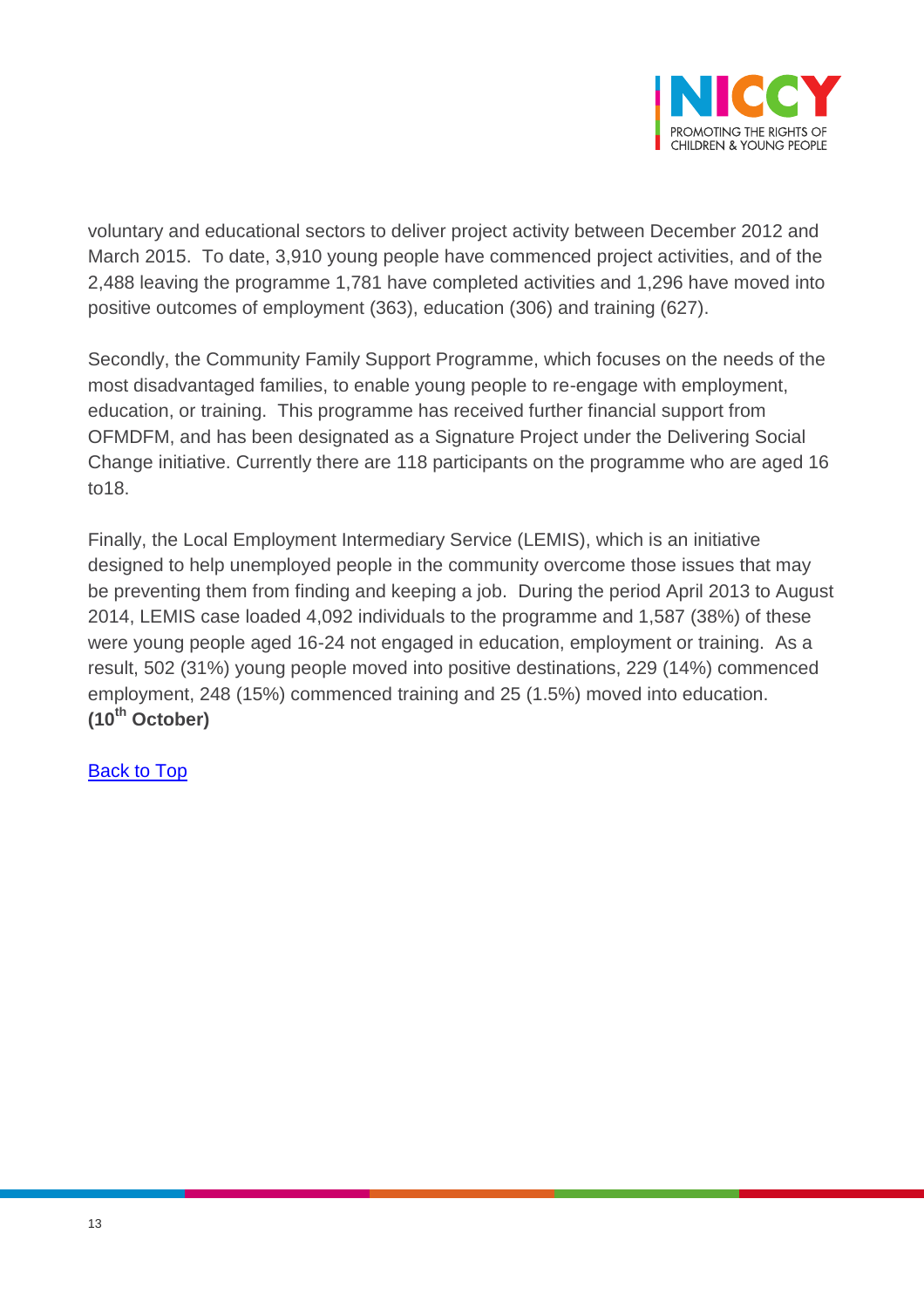

# **Department of Health**

# <span id="page-13-0"></span>**Joint Health and Education Project Expenditure**

**Mr Peter Weir (DUP – North Down) -** To ask the Minister of Health, Social Services and Public Safety whether the joint health and education project, part-funded by Atlantic Philanthropies targeting early intervention, intends to distribute expenditure through his Department and its arm's-length bodies, or through community based applications.

**Mr J Wells (The Minister for Health, Social Services and Public Safety):** The Early Intervention Transformation Programme seeks to act as a catalyst for transformative change in how services are delivered to children and families across Northern Ireland in order to measurably improve outcomes for children. Through this, it seeks to support children and families both earlier and more effectively, before problems become embedded. To this end, the Programme will not work as a general fund which accepts applications for funding, but rather will have clear objectives, outcomes, indicators and a range of targeted interventions to meet those objectives. These interventions will be delivered via a range of organisations. Where this provision is out-with the statutory sector, a tender process will be used. **(6th October)**

## [Back to Top](#page-0-0)

## <span id="page-13-1"></span>**Optometry Care**

**Mr Seán Roger (SDLP – South Down) -** To ask the Minister of Health, Social Services and Public Safety what plans he has to review the level and types of optometry care offered to young children before they begin formal education.

**Mr J Wells (The Minister for Health, Social Services and Public Safety):** The Department's 2012 eyecare strategy "Developing Eyecare Partnerships, Improving the commissioning and provision of eyecare services in Northern Ireland" aims to improve the eyecare of all the population in Northern Ireland including children and young persons. In relation to pre-school children the "Healthy Child, Healthy Future" Framework (2010) with its emphasis on the integration of services promotes and specifies the surveillance and screening of all children, including young children before they enter formal education. Through structured contacts and interventions at neonatal, new baby review, at 14-16 weeks', 1 year and at 2-2.5 years, there is opportunity to identify potential ophthalmic problems and signpost children and their parents to the most appropriate member of the healthcare team, which may be an optometrist.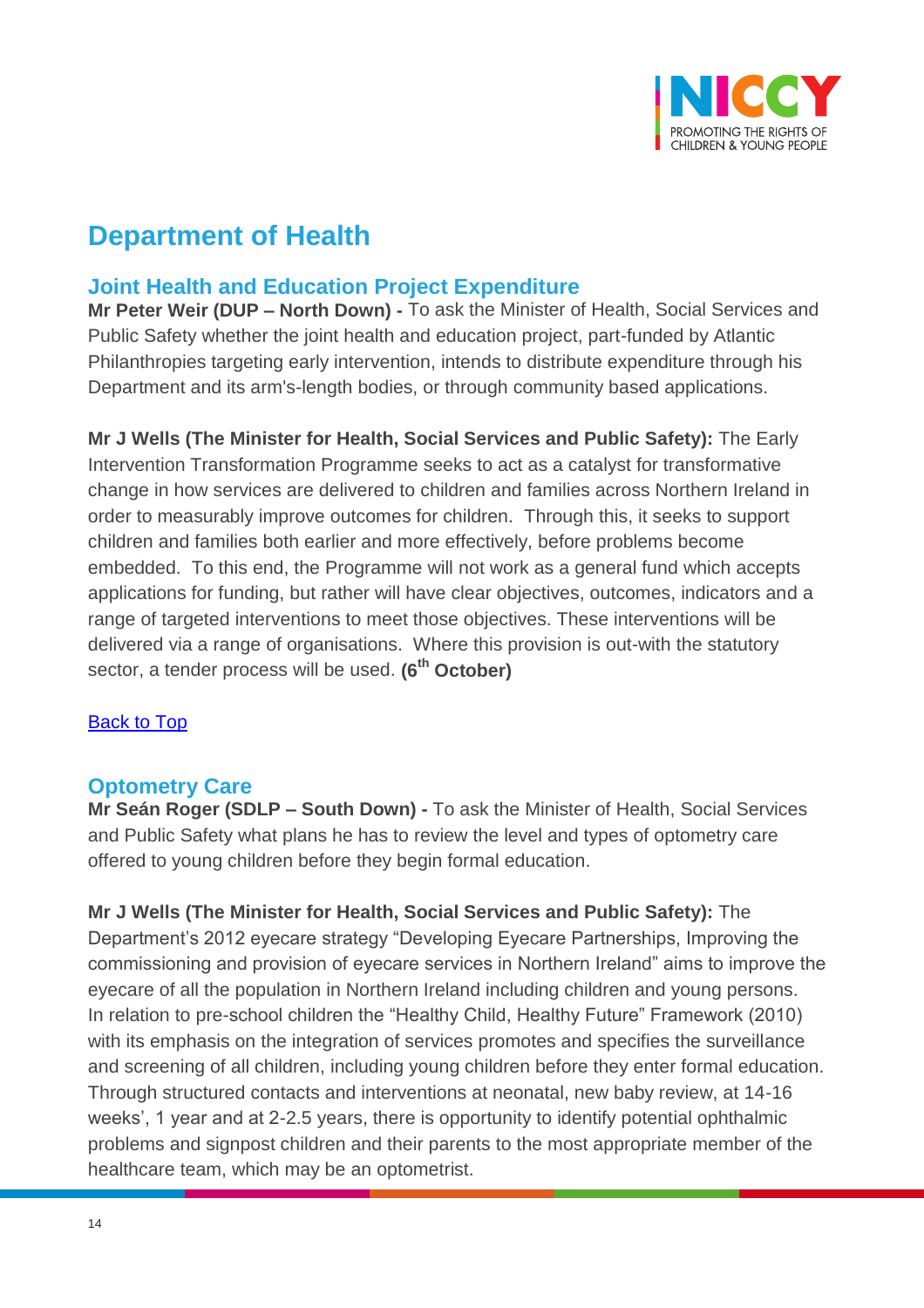

The Health and Social Care Board continually monitor the level and quality of Optometry care provided within Northern Ireland and regularly engages with ophthalmic clinicians across primary and secondary care to ensure that appropriate patient pathways are in place to manage children who have ophthalmic conditions at all stages of their development. **(6th October)**

#### [Back to Top](#page-0-0)

## <span id="page-14-0"></span>**Placement Moves**

**Ms Claire Sugden (Ind – East Londonderry) -** To ask the Minister of Health, Social Services and Public Safety for an update on his Department's targets linked to placement moves for young people who are in care; and to detail how these are monitored to ensure that they are being met so that young people in care are provided with as stable a living environment as possible

**Mr J Wells (The Minister for Health, Social Services and Public Safety):** Robust assessment of need, coupled with placement choice and stability are key to delivering improved outcomes for looked after children and young people. To underscore this, one of the key strategic priorities set out in the Department's Commissioning Plan Direction for 2014/15 is to '*ensure the most vulnerable in our society, including children and adults at risk of harm are looked after effectively across all our services'*. To support this priority a target linked to placement stability has been set. The 14/15 target is to increase the number of children in care for 12 months or longer with no placement change to 85%, a higher target than set initially.

|                         | Children in care for 12 months or longer at 30 September with no placement |         |         |         |         |         |
|-------------------------|----------------------------------------------------------------------------|---------|---------|---------|---------|---------|
|                         | change                                                                     |         |         |         |         |         |
| <b>HSC Trust</b>        | 2008/09                                                                    | 2009/10 | 2010/11 | 2011/12 | 2012/13 | 2013/14 |
| <b>Belfast Trust</b>    | 79%                                                                        | 83%     | 84%     | 84%     | 78%     |         |
| Northern Trust          | 78%                                                                        | 78%     | 78%     | 74%     | 76%     |         |
| South Eastern Trust     | 82%                                                                        | 78%     | 81%     | 79%     | 78%     |         |
| Southern Trust          | 59%                                                                        | 73%     | 66%     | 70%     | 75%     |         |
| <b>Western Trust</b>    | 83%                                                                        | 83%     | 82%     | 85%     | 79%     |         |
| <b>Northern Ireland</b> | 77%                                                                        | 79%     | 79%     | 78%     | 77%     |         |
| <b>Target</b>           |                                                                            |         |         |         | 82%     | 85%     |

Table 1 below sets out the percentage of children in care for 12 months or longer at September with no placement change in each of the last 5 years by Trust.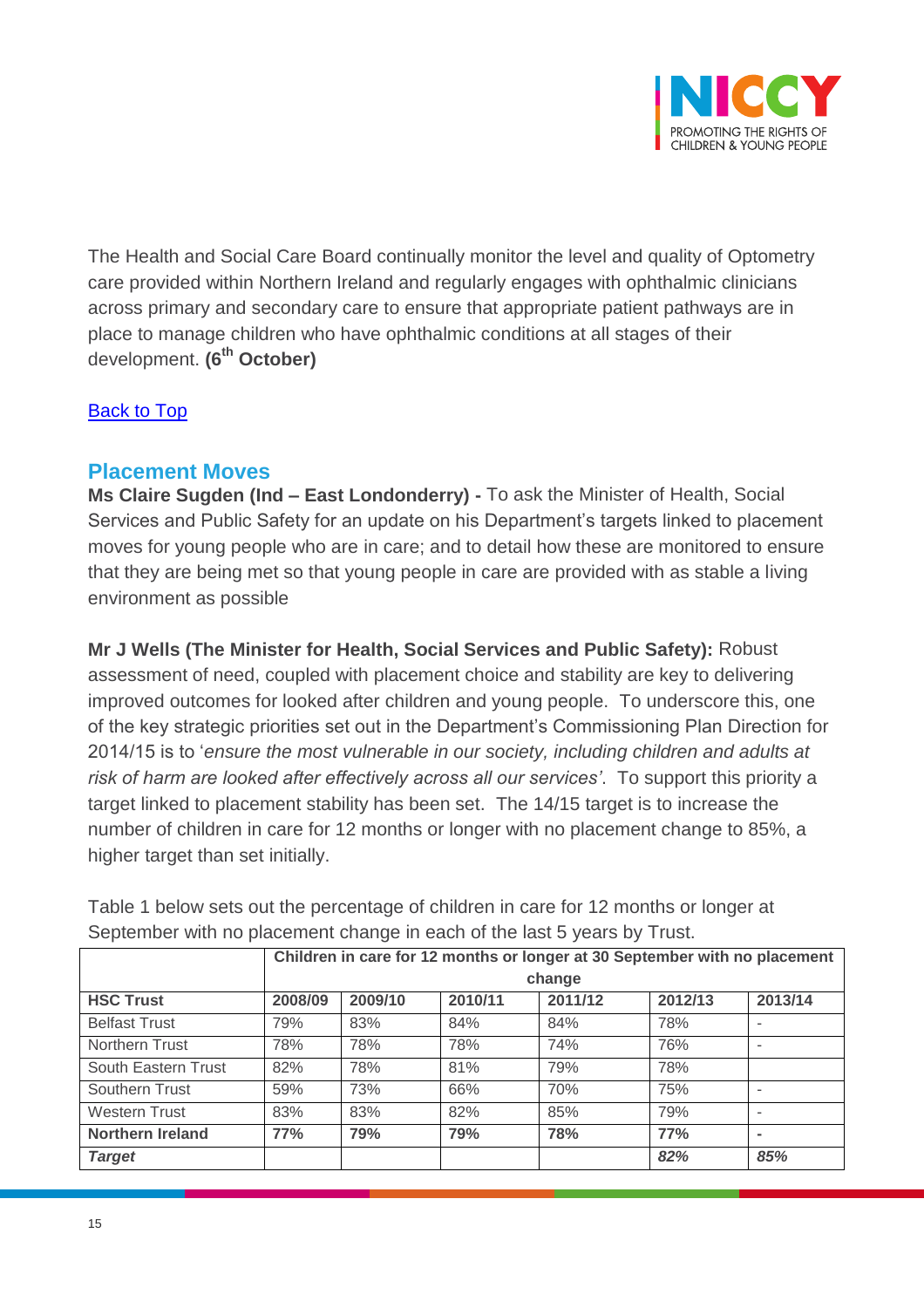

The target is monitored by the Department's Community Information Branch using a child level information return completed by all Health and Social Care Trusts in Northern Ireland. The return which is completed annually provides a range of data on looked after children in care continuously for 12 months or longer including placement changes during the year. The information collected from the return is published annually on the Department's website in the statistical bulletin '*Children in Care in Northern Ireland'.* The 2013/14 statistical bulletin will be published in July 2015. **(7th October)**

## [Back to Top](#page-0-0)

# <span id="page-15-0"></span>**Physiotherapists**

**Mr Fearghal McKinney (SDLP – South Belfast) -** To ask the Minister of Health, Social Services and Public Safety for his assessment of the provision of physiotherapists for people with a learning disability.

**Mr J Wells (The Minister for Health, Social Services and Public Safety):** People with a learning disability in Northern Ireland can access physiotherapy services in a full range of settings, including their own home and schools.

The learning disability Physiotherapists within Trusts provide assessment and treatment to any individual with a learning disability. They enable the client to be as independent as possible by improving mobility, movement, function, and where necessary advising on appropriate equipment.

Physiotherapists can also work within a multidisciplinary team to support an individual's management within the home environment. This includes advising family and carers on moving and handling and the use of specialist equipment. This may include, for example, working closely with the occupational therapist in relation to wheelchair provision, specialist equipment and provision of adaptations within the home.

The Physiotherapy Service also has access to Hydrotherapy pools located in several special schools across Northern Ireland. This provides a valuable service to children with learning disabilities. **(8th October)**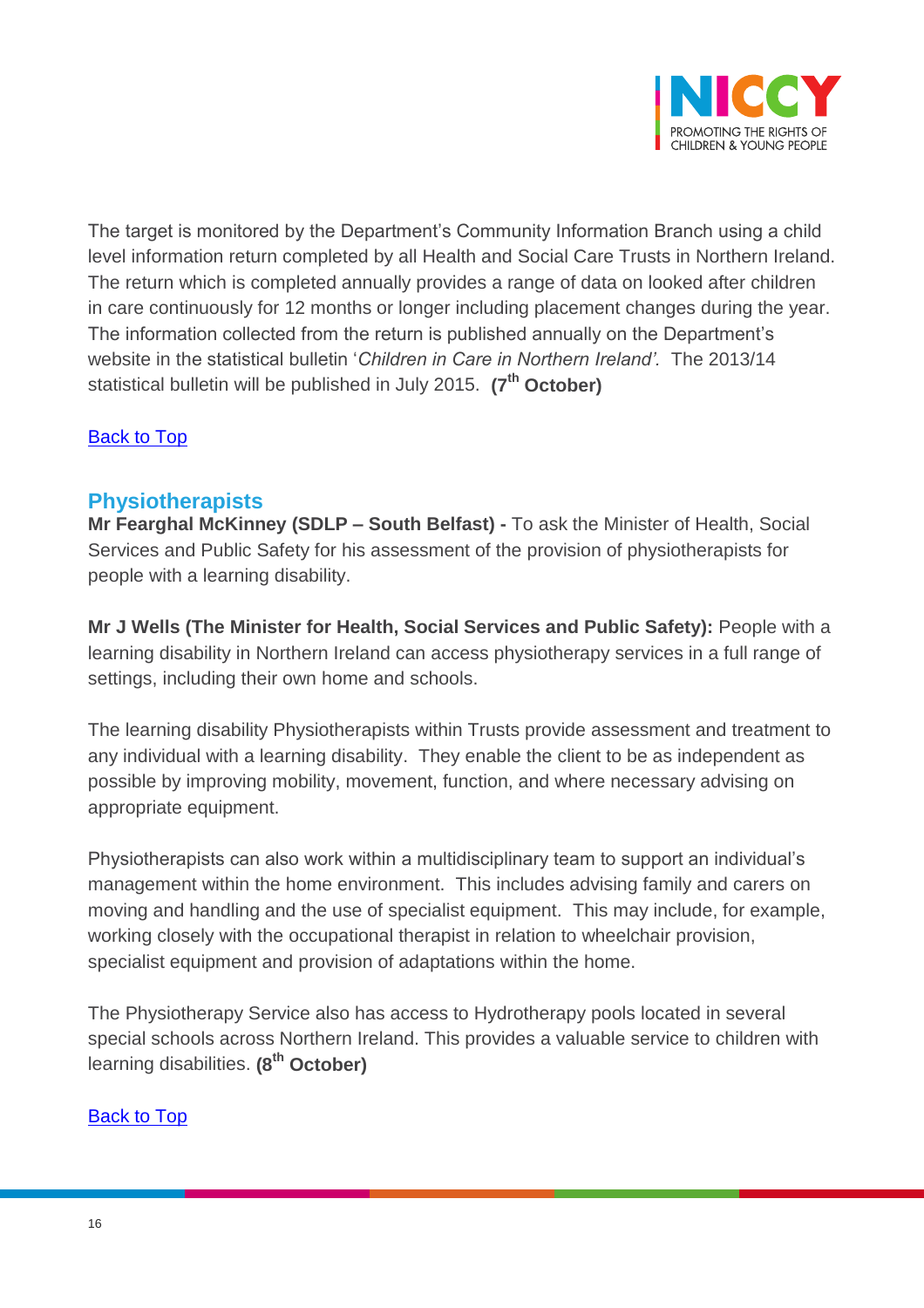

# <span id="page-16-0"></span>**Children's Congenital Cardiac Surgery**

**Mrs Jo-Anne Dobson (UUP – Upper Bann) -** To ask the Minister of Health, Social Services and Public Safety, following his public comments at a breakfast in support of the Children's Heartbeat Trust in Banbridge on 27 September 2014, whether he has begun a further period of public consultation into the future of children's congenital cardiac surgery.

**Mr J Wells (The Minister for Health, Social Services and Public Safety):** I attended a fundraising coffee morning organised by the Children's Heartbeat Trust in Banbridge on 27 September 2014. At this event I paid tribute to the Trust for its work on behalf of children with congenital heart disease.

I am not yet in a position to publicly release the report or to indicate what my decision is likely to be on its recommendations. However, any decision about my Department's policy on the future of this service would, of course, be subject to public consultation in due course. My Department is discussing the arrangements for the publication of the report with the Department of Health in the Republic of Ireland. I would expect to be able to announce the IWG's full recommendations together with the Minister for Health in the ROI and Dr Mayer within the next month. **(8th October)**

## [Back to Top](#page-0-0)

## <span id="page-16-1"></span>**Mentoring Schemes**

**Ms Claire Sugden (Ind – East Londonderry) -** To ask the Minister of Health, Social Services and Public Safety for his assessment of the effectiveness of mentoring schemes, such as the role of mentors working with Voice Of Young People In Care, in tackling issues among young people in care such as educational disengagement; and whether he will promote and increase similar schemes.

**Mr J Wells (The Minister for Health, Social Services and Public Safety):** The Health and Social Care Board has advised that it commissions an advocacy and mentoring service for looked after children from Voice of Young People in Care (VOYPIC) to support them in education, help them remain in education, or access an educational place. It also helps address social isolation, low self esteem and poor interpersonal skills.

Mentoring is one of a range of support services provided to looked after or care experienced young people. For example, there are a range of Trust initiatives already in place aimed at enhancing the educational outcomes of looked after children and young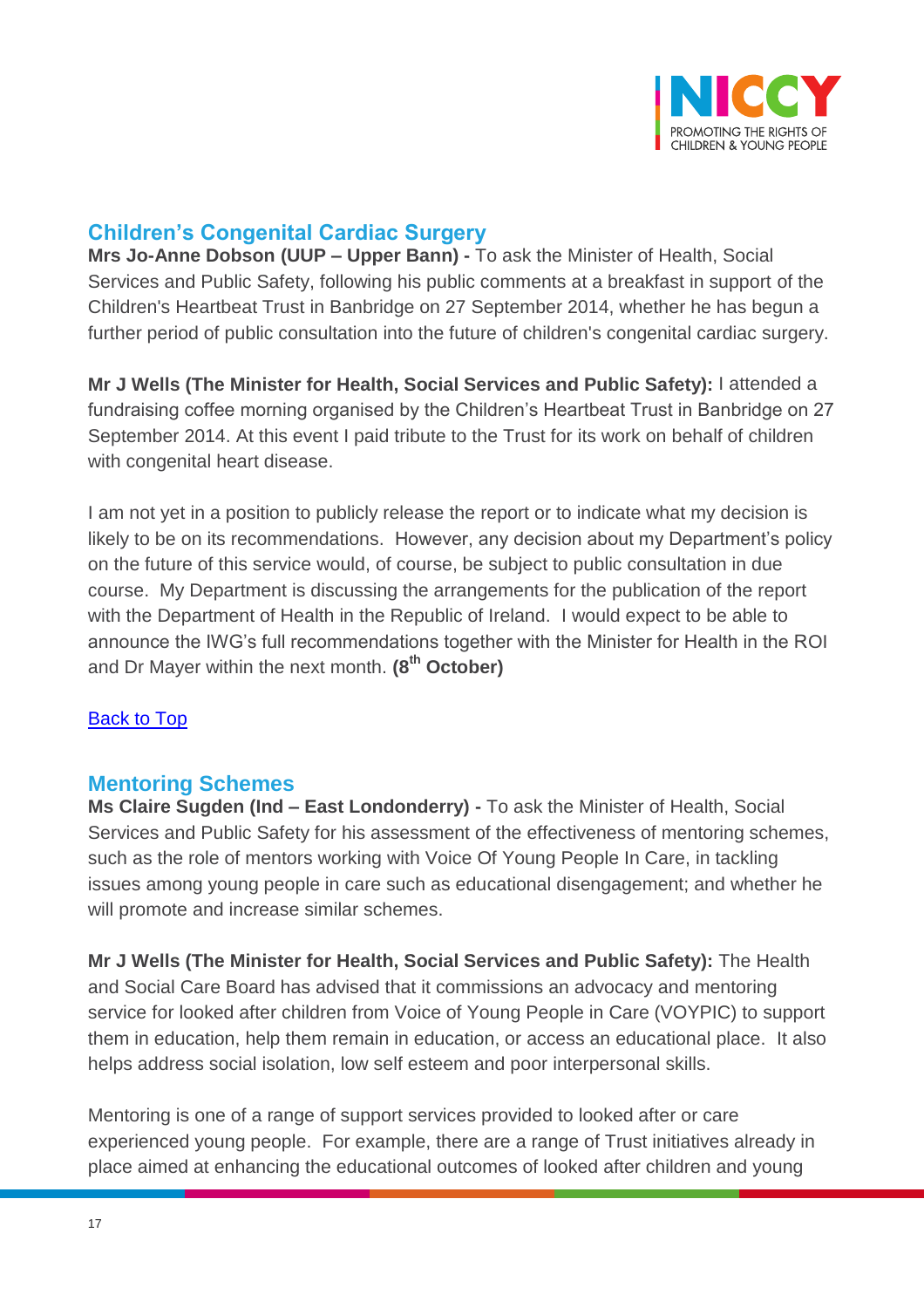

people. These include: the appointment of an independent visitor for children who do not have family contact or support; assistance from dedicated LAC Education Teams; input from LAC Therapeutic Services; and befriender support. Trusts may also have contracts in place for services to young people, which have a mentoring component.

For older children in care, there is a specific input from Employability Services which includes on site employment and work placement based mentors. Equally a range of training schemes and prevocational initiatives incorporate mentoring support as a means of assisting young people to engage in and sustain training programmes and assist their transition towards future career goals. Older adolescents from age 16 also have entitlement to a Personal Advisor, whose role is to provide advocacy, mentoring and support through to age 21 in line with their care/pathway plan. **(8th October)**

## **[Back to Top](#page-0-0)**

## <span id="page-17-0"></span>**Inequality Strategy**

**Mr Barry McElduff (Sinn Féin – West Tyrone) -** To ask the Minister of Health, Social Services and Public Safety whether his Department has any strategy aimed at addressing inequalities in service provision for children who are on the Autistic spectrum in the Western Health and Social Care Trust area.

**Mr J Wells (The Minister for Health, Social Services and Public Safety):** Under the Autism Act (NI) 2011 the Department is charged with the coordination of a cross-Departmental Strategy and Action Plan. The Autism Strategy (2013 – 2020) and Action Plan (2013 – 2016) set out the NI Executive's commitment to improving services and support for people with autism in Northern Ireland.

The Strategy and Action Plan are regional in scope and the provision of services and actions as contained within the Strategy are across all agencies and bodies with an expectation that there is consistency in delivery, including the HSC Trusts.

The Health and Social Care Board also reviews performance in relation to delegated statutory function relating to Children's Services and, where issues are identified, these are raised through the relevant performance monitoring meetings with the Trusts. This includes performance in relation to children with disability including Autism. **(8th October)** [Back to Top](#page-0-0)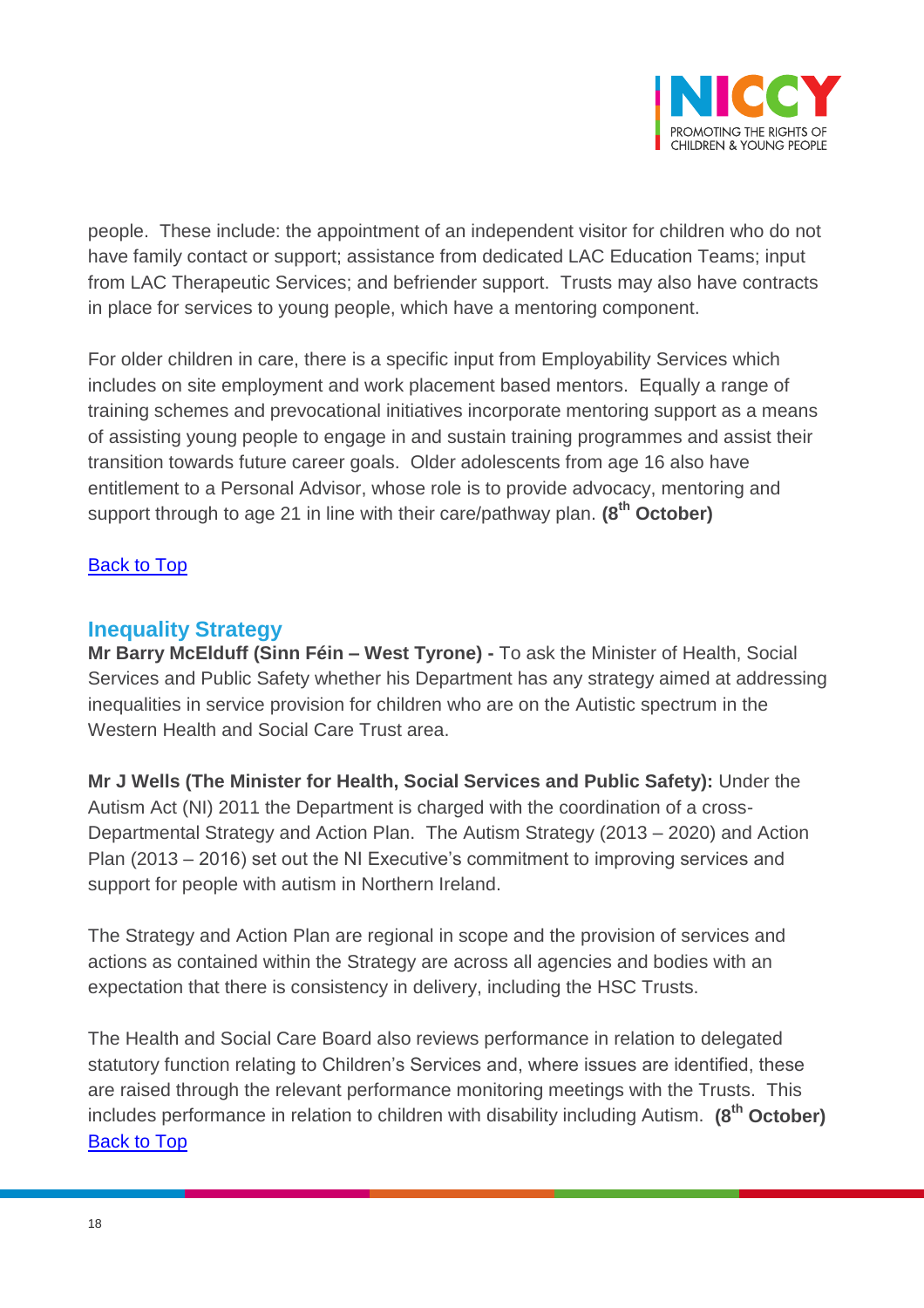

# <span id="page-18-0"></span>**Dental Care**

**Mr Phil Flanagan (Sinn Féin – Fermanagh and South Tyrone) -** To ask the Minister of Health, Social Services and Public Safety to detail the number of children under the age of three

(i) with tooth decay;

(ii) with a filling;

(iii) who have never visited a dentist; and to detail the number of children under the age of (a) three; and

(b) ten who have had a tooth extracted due to tooth decay; and what initiatives or campaigns are in place to improve the standard of dental care amongst children.

**Mr J Wells (The Minister for Health, Social Services and Public Safety):** The

requested information on the number of children with tooth decay or with a filling is not readily available. However, data on the total number of fillings and extractions carried out under General Dental Services in the age groups Under 3 and Under 10 years old is available in Table1:

## **Table 1: Total number1 of fillings and extractions carried out in 2013/14**

| <b>Treatments during 2013/14</b> | <b>Fillings 2</b> | <b>Extractions</b> |
|----------------------------------|-------------------|--------------------|
| Under 3 years                    | 38                |                    |
| Under 10 years                   | 10,986            | 7,982              |

Notes:

*1. Data excludes private treatments.*

*2. Excludes fissure sealants which are preventative treatments.*

Information on those who have never attended a dentist is not available.

Provided in Table 2 below is the total number of patients aged Under 3 and Under 10 registered in Primary Care, and those who are registered with a dentist. A patient is registered with a General Dental Practitioner if they have attended that practitioner within the previous 24 months.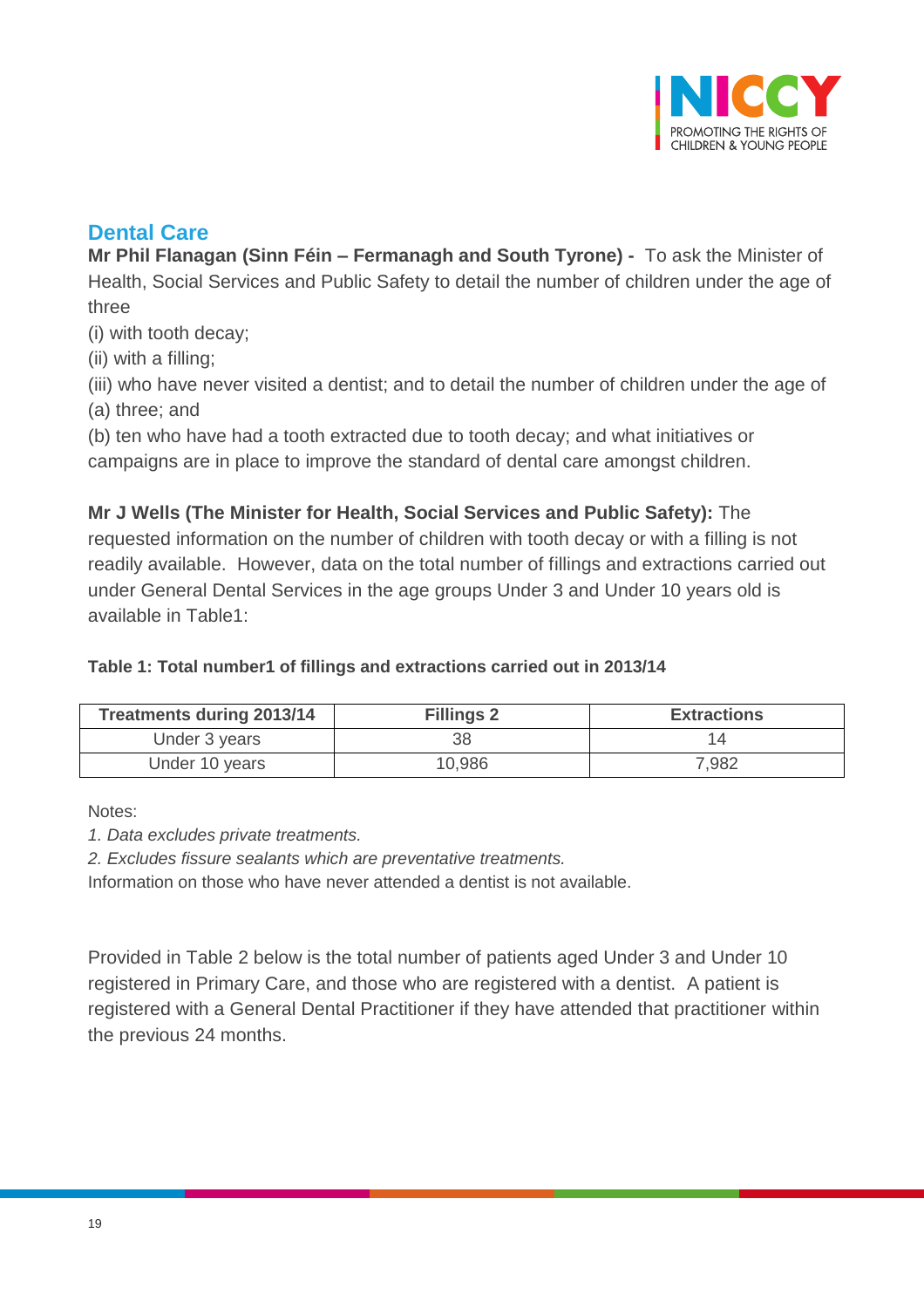

## **Table 2: Under 3 years and Under 10 years old registrations for Primary Care and Dental Care**

| <b>Age Group</b> | <b>All Dental Registered</b><br><b>Patients 1</b> | All Patients registered for<br><b>Primary Care 2</b> | % Dental<br><b>Registrations</b> |
|------------------|---------------------------------------------------|------------------------------------------------------|----------------------------------|
| Under 3          | 20,673                                            | 72,162                                               | 28.6%                            |
| Under 10         | 178,551                                           | 268,978                                              | 66.4%                            |

1. All patients in Northern Ireland registered with a General Dental Practitioner at April 2014.

2. All patients in Northern Ireland registered for Primary Care at April 2014.

## **Initiatives and Campaigns**

My Department has been very proactive in introducing evidence-based programmes to improve the oral health of the population of Northern Ireland. To realise maximum effect these are mainly directed at children but other schemes are also targeted at adults from deprived areas and elderly patients in residential and nursing homes.

The following measures relate to children:

- Fluoride toothpaste schemes for young children in the most deprived areas.
- Preventive fissure sealant scheme delivered through the General Dental Services for young people.
- Enhanced capitation payments for dentists providing care to children from certain deprived areas.
- Focussing the work of the Community Dental Service (CDS) across the whole of Northern Ireland to improving the oral health of those with special care needs, which includes children from socially disadvantaged areas. They also deliver evidence-based oral health improvement programmes.

Since the implementation of these schemes, beginning in 2004, we have noticed a significant improvement in the oral health of our child population. There have been considerable reductions in the numbers of extractions under general anaesthetic, and the number of fillings carried out in children over this period. These evidence-based programmes continue with the aim of further improving the oral health of our population. Across Northern Ireland the Public Health Agency also runs a number of healthy eating initiatives to improve both the general and dental health of children.

My Department has also supported a large research trial investigating the effectiveness and cost-effectiveness of fluoride varnish and fluoride toothpaste in dental practices to prevent decay in young children. The trial is now in its final stages and the preliminary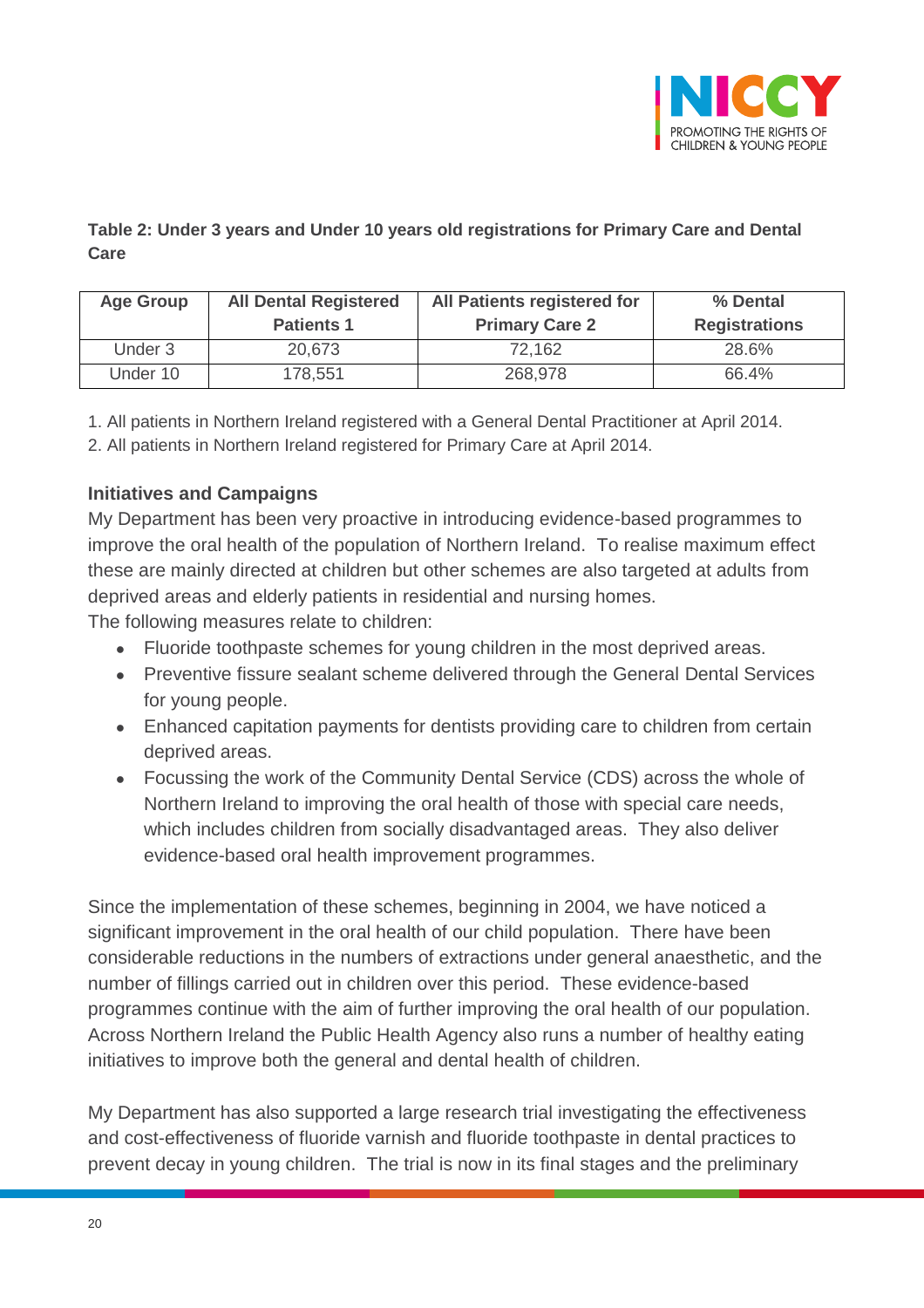

results are expected in autumn 2015.

## **Children's Dental Health Survey**

Northern Ireland is participating in the 2013/14 UK Children's Dental Health Survey. T his will be the fifth survey in a series carried out every ten years since 1973 (Northern Ireland has participated since 1983).

The survey involves children aged 5, 8, 12 and 15, and will cover topics such as dental hygiene, attitudes to oral health, and a dental examination will provide information on the condition of the children's teeth.

Findings from the survey will allow for comparisons in dental health and treatment over time and will help inform future dental health policy.

The fieldwork for the survey is now complete, with results due to be published early in 2015. **(10th October)**

## [Back to Top](#page-0-0)

## <span id="page-20-0"></span>**Improvements to Services**

**Mr Paul Frew (DUP – North Antrim) -** To ask the Minister of Health, Social Services and Public Safety for an update on what improvements to services available for people with autism have been made in the last twelve months.

**Mr J Wells (The Minister for Health, Social Services and Public Safety):** The Autism Strategy (2013 – 2020) and Action Plan (2013 – 2016) were launched in January 2014 and include sixteen Strategic Priorities for cross-departmental implementation. This strategy forms the foundation for future improvement of services. A Regional ASD Coordinator, based in the HSC Board, took up post in September 2014 and will be driving forward the implementation of the strategy in co-operation with other agencies and with input from service users, carers and families and the voluntary sector.

In the last twelve months the HSC Board has carried out a review of ASD Services and an audit of the Care pathways; and progress is being made on the implementation of children and adult care pathways across all Trusts. This review will lead to further service improvements across all Trusts.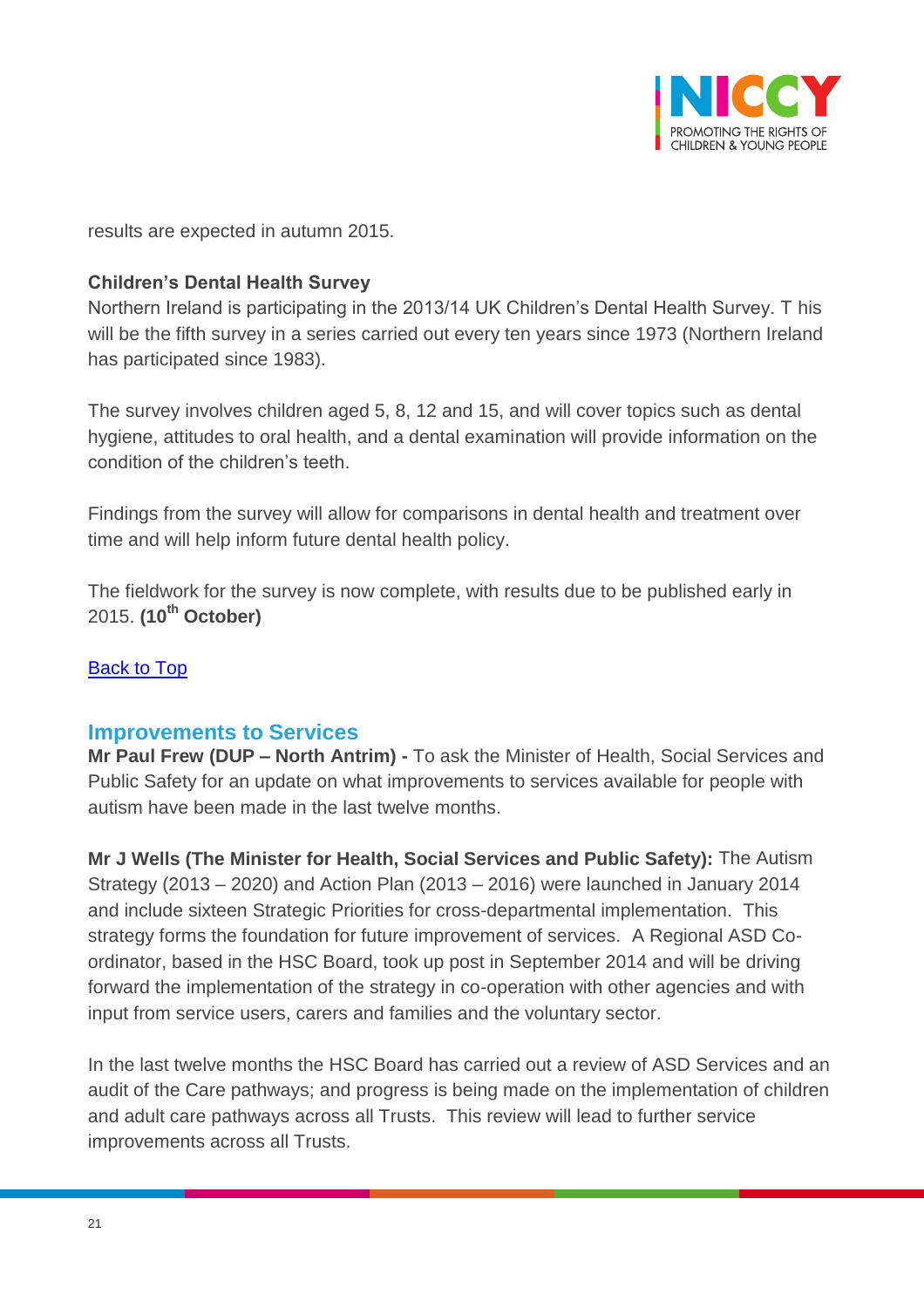

All Health and Social Care Trusts have developed initiatives to improve ASD Children and Adult Services and these are summarised in the table below.

# **SUMMARY OF IMPROVEMENTS TO HSC AUTISM SERVICES Regional initiatives**

A Regional Interdepartmental Group was established to drive the strategic priorities identified in the ASD strategy (2013-2020). This has involved the appointment of a Regional ASD Co-ordinator, who took up post in September 2014.

Re-established regional Trust Co-ordinator meetings, which will facilitate regional and equitable improvement. Each Trust co-ordinator is a key member of the local cross-agency ASD forums and patient and service user reference groups. This provides an opportunity to capture patient, family and carer experience and involve service users in the development of services.

A "minimum data set" has been established and Trusts are providing information which helps to understand the service and demands. This in turn will support further development of services.

Additional training has been funded which is aimed at enhancing the skills of staff and therefore improving experience of care.

Subject to available resources, it is aimed to undertake an audit of the experience of children, young people, parents and adults who engage with ASD services.

## **Children's Services**

The Northern Trust Spectrum Star Initiative – this is an outcomes based tool to maximise life opportunities and independence for people on the autistic spectrum. This is currently being used with children at transition stage and within the adult intervention service.

The Southern Trust has developed a life skills group for those going to university/college.

The South Eastern Trust is piloting support for a programme for personal relationship development with a National Autistic Society (NAS) Counsellor for young people aged 16 years and over.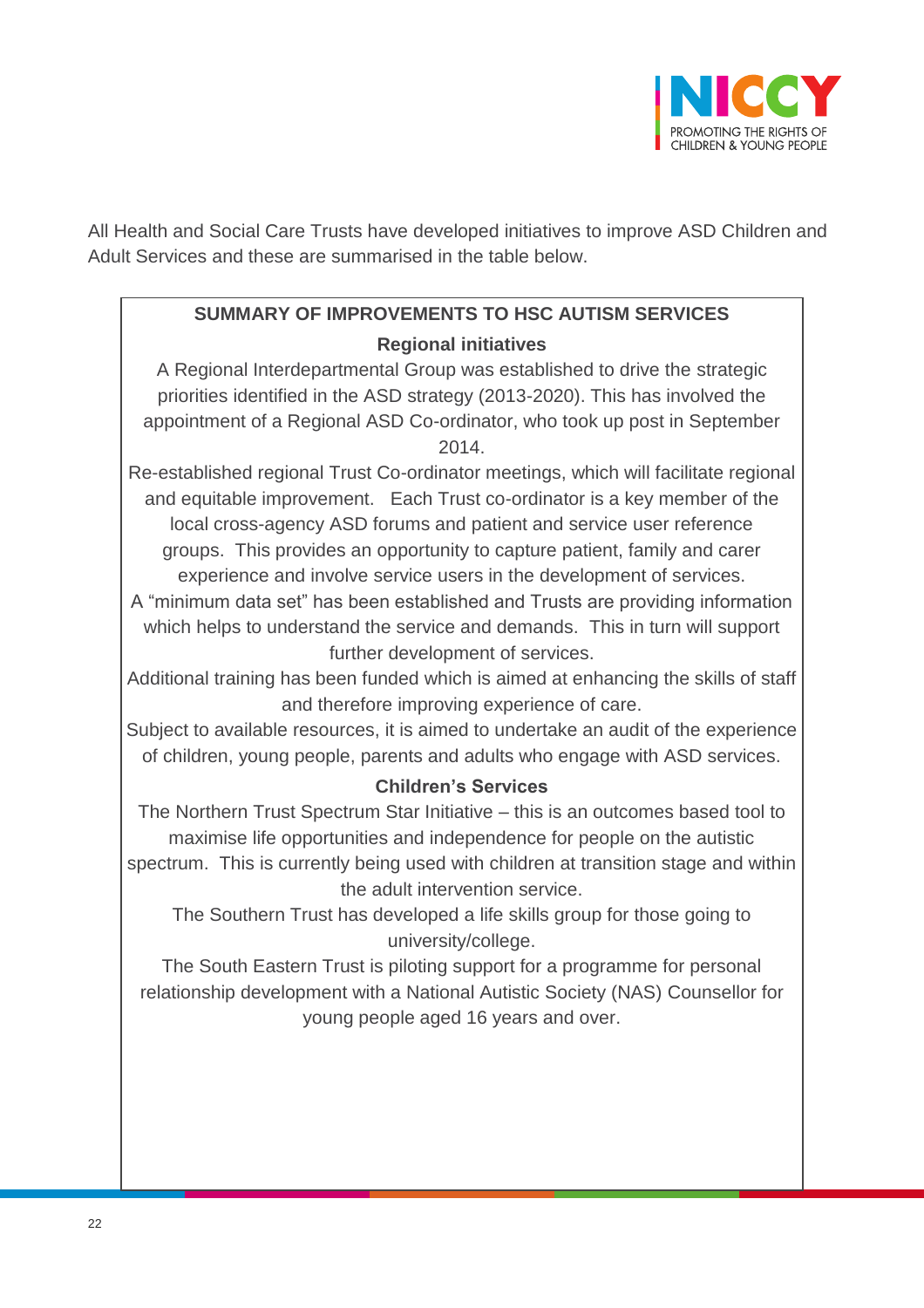

#### **Adult Services**

An Autism Advice service has been successfully piloted in the Northern Trust. Commencing in January 2014 this cross-agency "One-Stop Shop" provides person centred support to adults with autism and their families. The Belfast Trust has also developed this service and it is expected to commence in the near future.

In the Southern Trust the Appointment of Experts by Experience programme is aimed at providing peer support.

Also, in the Southern Trust support is provided to a group of young adults with autism, who meet weekly. Several specific training needs have been identified and programmes are being developed. These include "Re-mind" (mental health) DVD and work book for adults with autism; Sexual awareness training for males; "Cook it" programmes for adults with autism.

The Southern Trust is developing a new website and is involving adults with autism in its design.

The South Eastern Trust has developed a "Mood Matters" programme for carers, with a focus on mental health issues.

Within the Western Trust local information leaflets are being developed and services are enhancing interfaces to deliver support.

Within several Trusts there are plans to address housing issues for adults with autism, with proposals for specialist autism units and supported accommodation being explored.

**(10th October)**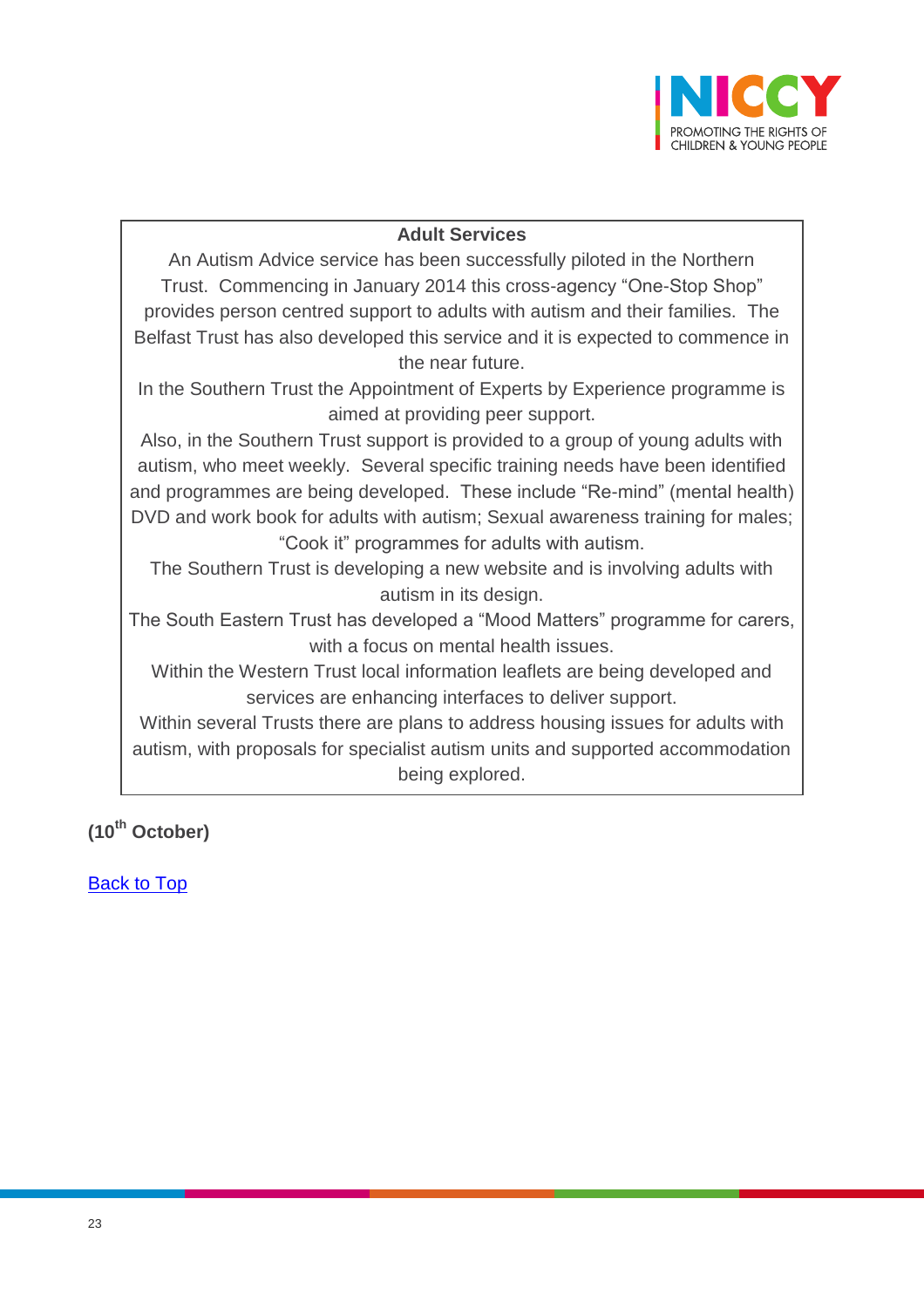

# **Department of Justice**

# <span id="page-23-0"></span>**National Crime Agency**

**Mrs Jo-Anne Dobson (UUP – Upper Bann) -** To ask the Minister of Justice for his assessment of the concerns raised in a report by the UN Committee on the Rights of the Child regarding the lack of a clear system of co-operation to identify and respond to children who are particularly at risk of becoming victims, because of the failure to extend the National Crime Agency to Northern Ireland.

**Mr Ford (Minister for Justice):** The report referred to expressed the strong concern of the UN Committee on the Rights of the Child that, in the absence of National Crime Agency (NCA) operation in the devolved sphere in Northern Ireland, the Child Exploitation and Online Protection Centre (CEOP), which is integrated into the NCA, is not fully operational here. It suggested that this was an example of devolution leading to discrimination in the enjoyment of rights by children.

The background is that the PSNI are able to access information and advice from CEOP. What is missing, however, is access to operational support. Unless the Assembly agrees to a legislative consent motion, and the Westminster Parliament passes related legislation, the NCA will not have this ability. Clearly that places the PSNI at a distinct disadvantage compared to other police services in the United Kingdom. This is especially so given the pressure on the police budget.

Discussions are ongoing with the main political parties and others to seek to reach agreement on a way forward. **(10th October)**